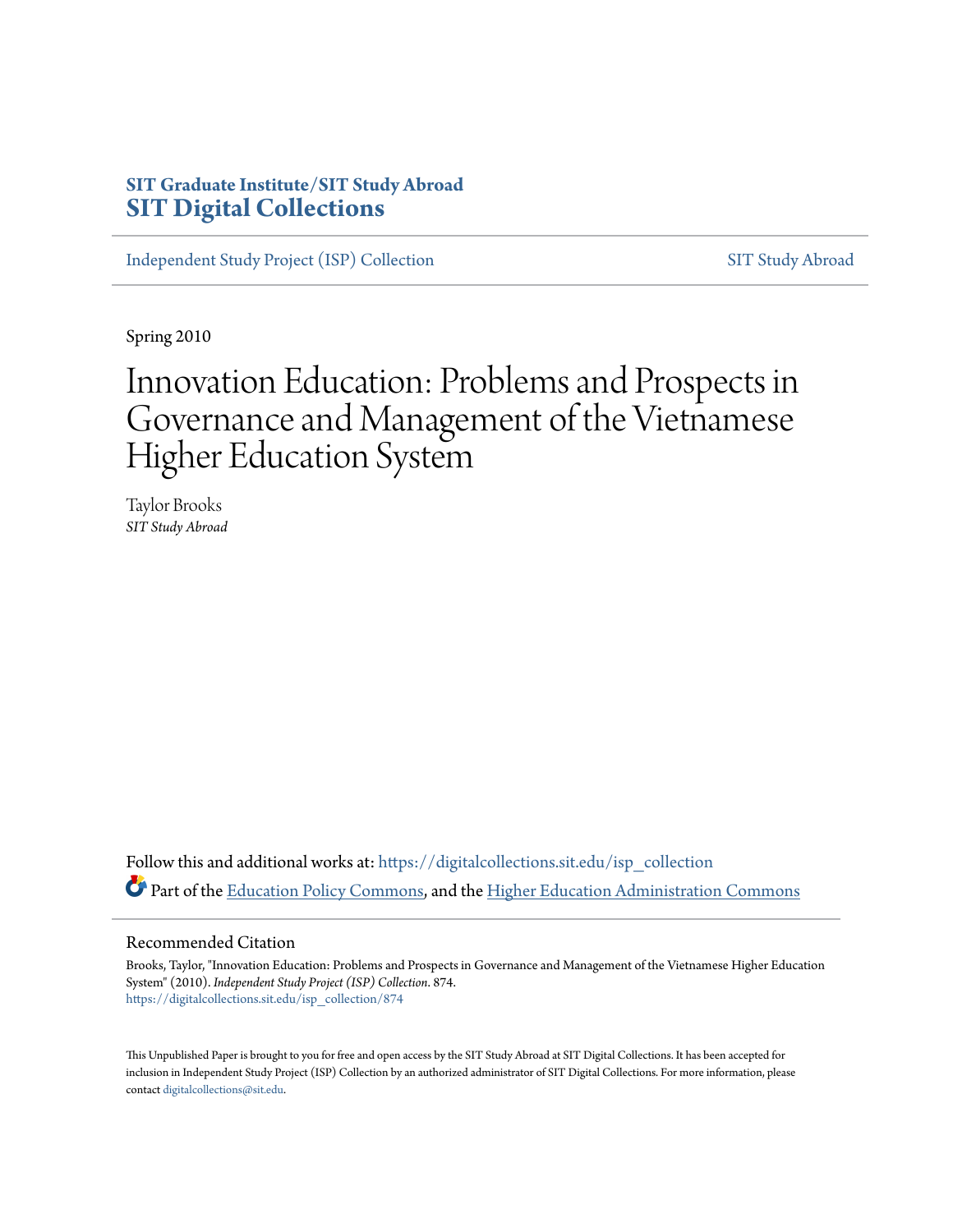# **Innovation Education: Problems and Prospects in Governance and Management of the Vietnamese Higher Education System**

**Taylor Brooks** 

**Emory University** 

**School for International Training Study Abroad** 

**Vietnam: Globalizaton and National Development** 

**Independent Study Project** 

**Spring 2010** 

**Academic Director: Duong Van Thanh, Ph.D.** 

**Project Advisor: Le Dong Phuong, Ph.D.**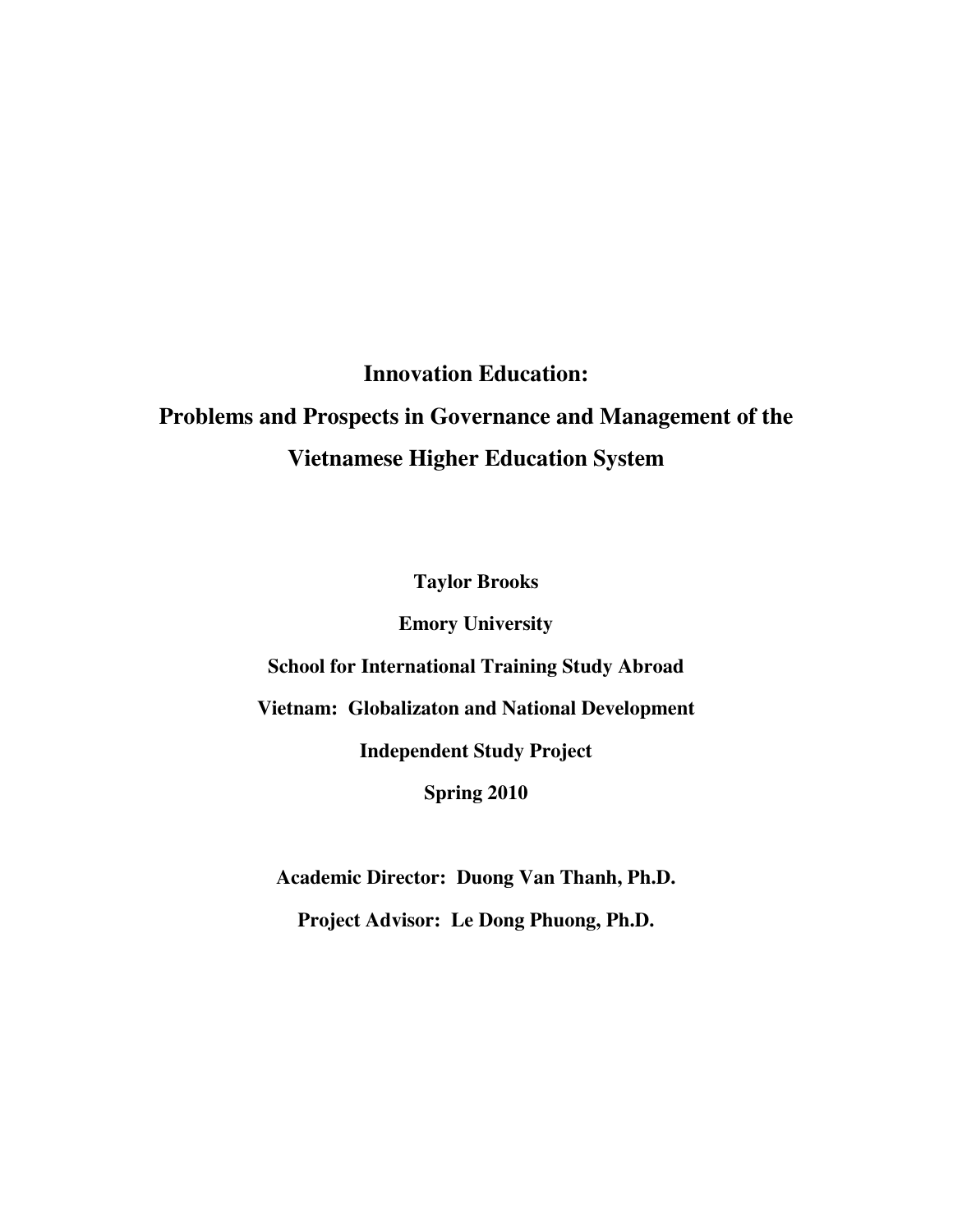# **Table of Contents**

## Abstract

Acknowledgements

- I. Introduction
	- a. A Note on the Nature of the Study
	- b. The Focus of the Research
	- c. Research Methodology
- II. Findings and Discussion
	- a. Higher Education Reform in Vietnam in Broad Context
	- b. The Higher Education System Since *Doi Moi*
	- c. Institutional Autonomy: A Primary Goal
- III. Other Sources of Action
	- a. Overview of Needs
	- b. The World Bank and its Projects in Vietnam
- IV. Conclusions

Sources

Appendix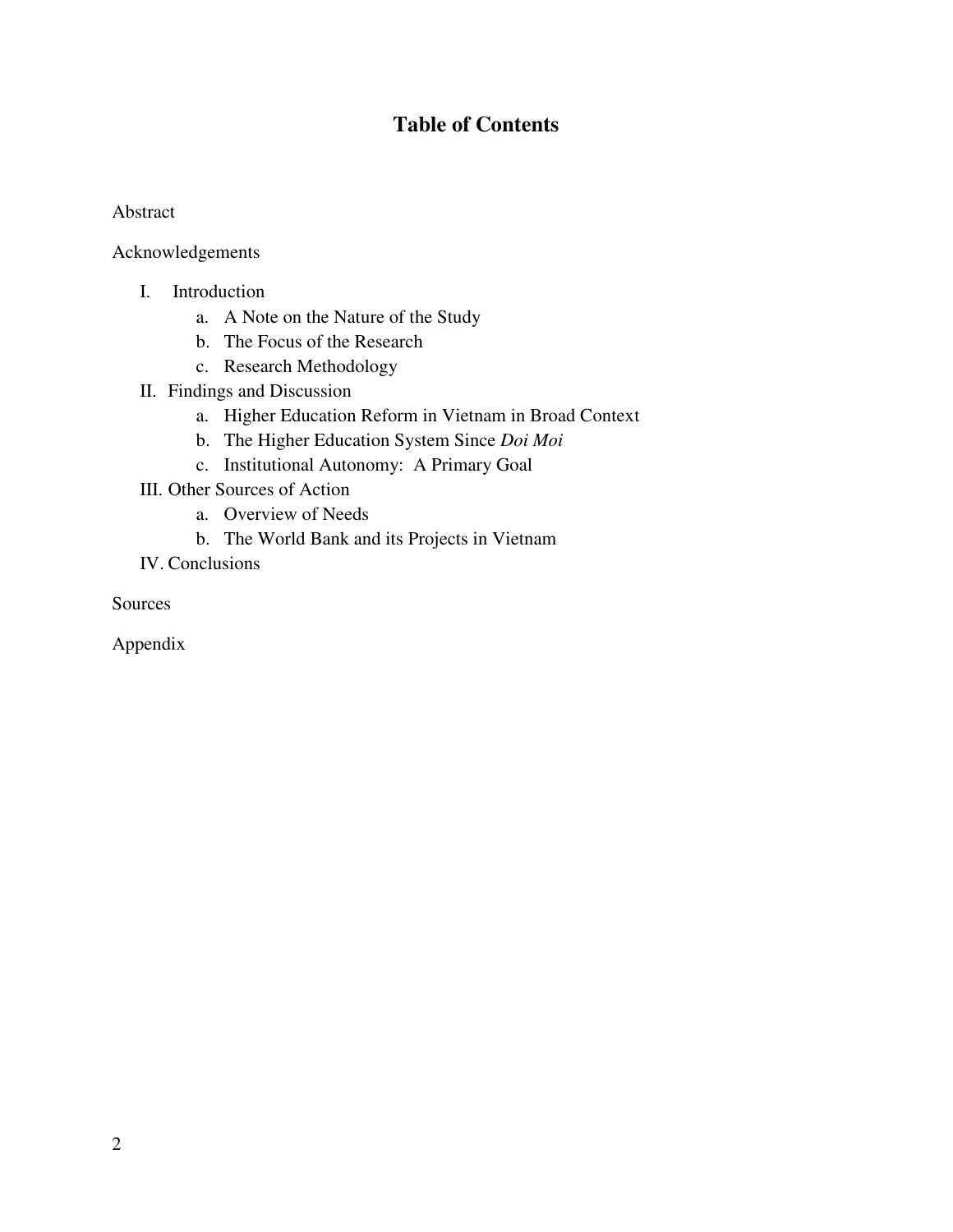## **ABSTRACT**

 Vietnam is currently in the process of creating and implementing an important series of reforms to their higher education system. Their commitment to the process is encouraging, but the level of institutional autonomy at the college and university level is still low. Higher education institutions are unable to fully make academic and financial decisions without government oversight, an issue that appears to be hindering innovation and development within the sector. Based on the high importance of human resource development, and higher education's distinct role in that process, these reforms are becoming increasingly important and necessary. Reforms are being created but not implemented and thus the entire process is slowed to a dangerously slow level—without resolute action, the large economic growth Vietnam has experienced will become unsustainable. The aim of the research is to come to a better understanding of what kind of system of government management and governance is currently in place in the higher education sector. Additionally it will focus on the reform process, including who is involved and what steps are being taken. Great emphasis is placed on increased institutional autonomy. By interviewing former government officials, university administrators, professors, and educational policy experts involved in the reform process and conducting extensive secondary research, this study hopes to gain perspective into the realities of educational reform in Vietnam, specifically related to the governance structure of higher education.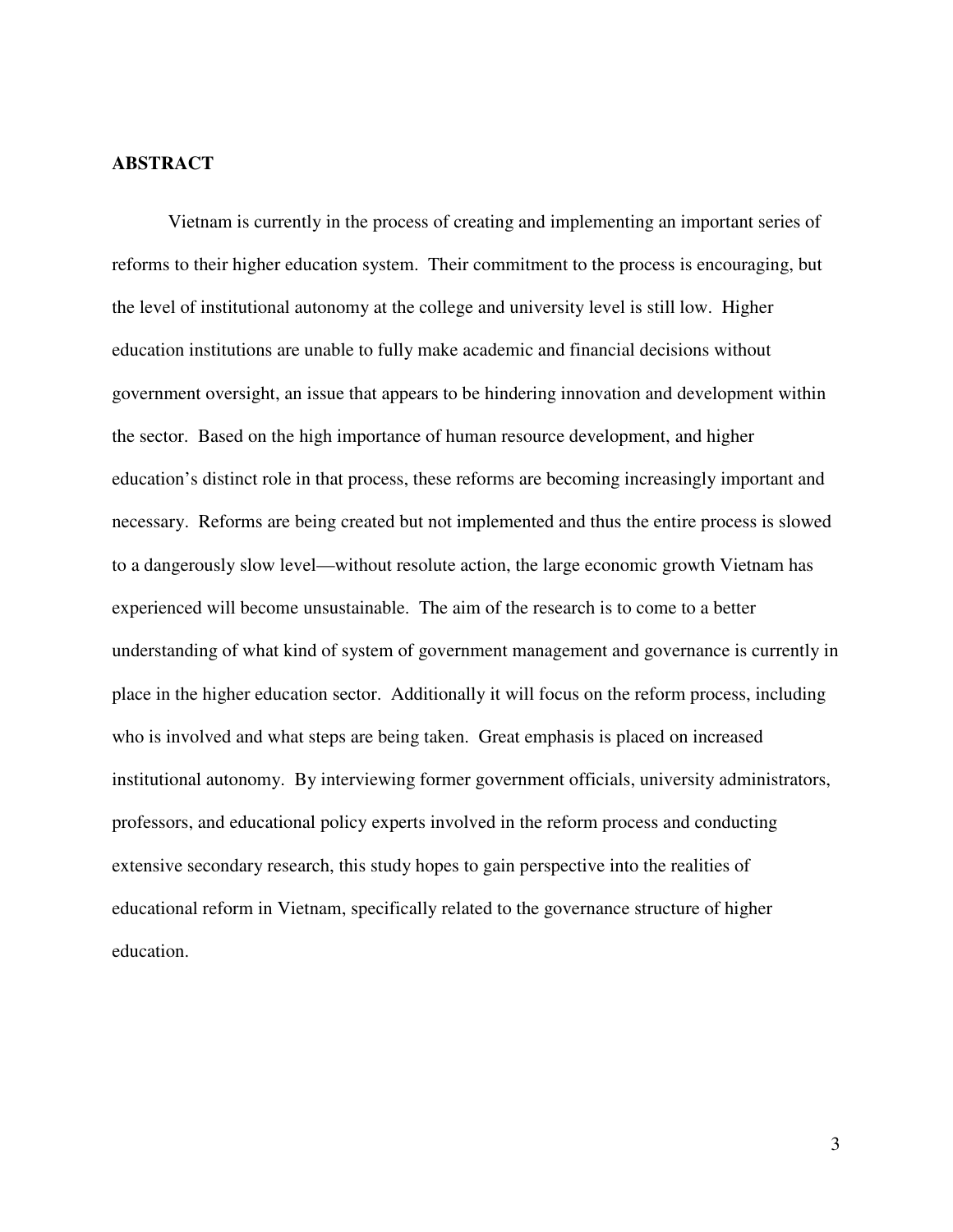### **ACKNOWLEDGEMENTS**

This period of independent study has been a challenging and trying period of my study abroad experience. I have learned a great deal about negotiating the complexities of a foreign system completely unfamiliar to me. I want to specifically thank my SIT Academic Director, Dr. Duong Van Thanh, who more than anybody, has helped me to understand and come to love her home, Vietnam. I have been the direct beneficiary of her time, wisdom, and experience. Without her vast array of connections throughout the country, none of my research could have been completed. Thank you to Vy Ho, the SIT Program Assistant, who has also given me her time, her effort, and her kindness. My semester in Vietnam was truly made special by the care and constant work that these two women gave on my groups' behalf. From the classroom in Ho Chi Minh City to the mountaintops of Dalat, there was never a moment that I was not thrilled to be experiencing Vietnam with them.

 I would also like to thank those who helped me with my research. Thank you specifically to Dr. Le Dong Phuong, Dr. Richard Doner, Dr. Lam Quang Thiep, and Dr. Le Viet Khuyen, for talking with me, even when I didn't have a clear idea of what I wanted to know. Their wisdom provided the basis of all of the information that I collected during this research process each helped me to establish a framework for the study. Thank you to the other university administrators, professors, and World Bank staff who agreed to teach me a little of what they know. I am grateful to have been able to gain access to such important and dedicated people, and my research was greatly improved because of it.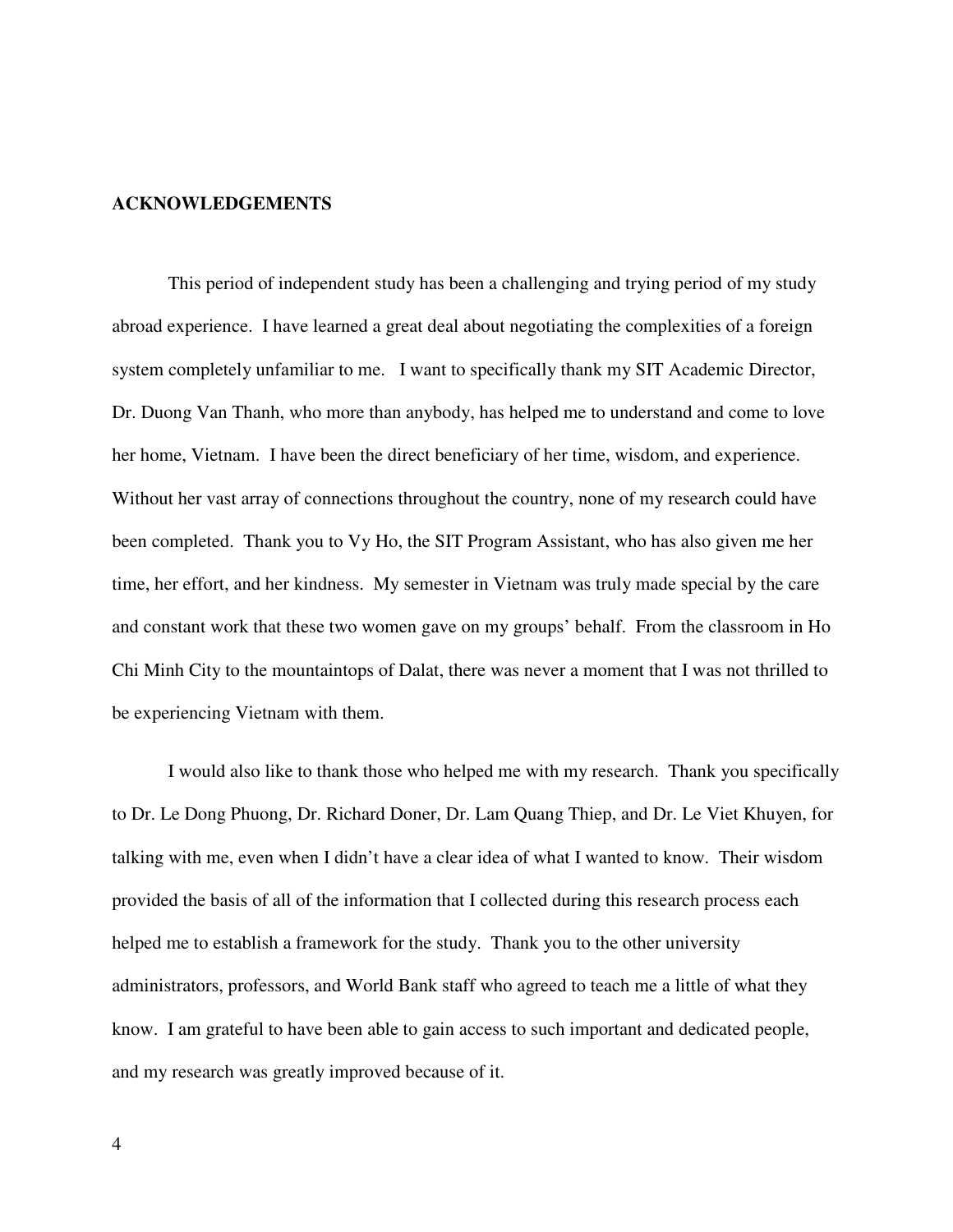I would like to thank Hanoi University students, and my friends, Pham Thu Thuy and Nguyen Phuong Dzung, for translating during my interview. Their knowledge of the English language is a testament to their high abilities and they helped me immensely in my report. I expect them both to accomplish great things in Vietnam. In addition, I would like to thank all of the friends that I have met here in Vietnam. It was my connection and friendship with the students that really made my experience here unique. Not many travelers get to establish friendships in a country so far from home, and I feel grateful for their genuine kindness, openness, and beautiful ability to make a person feel welcome.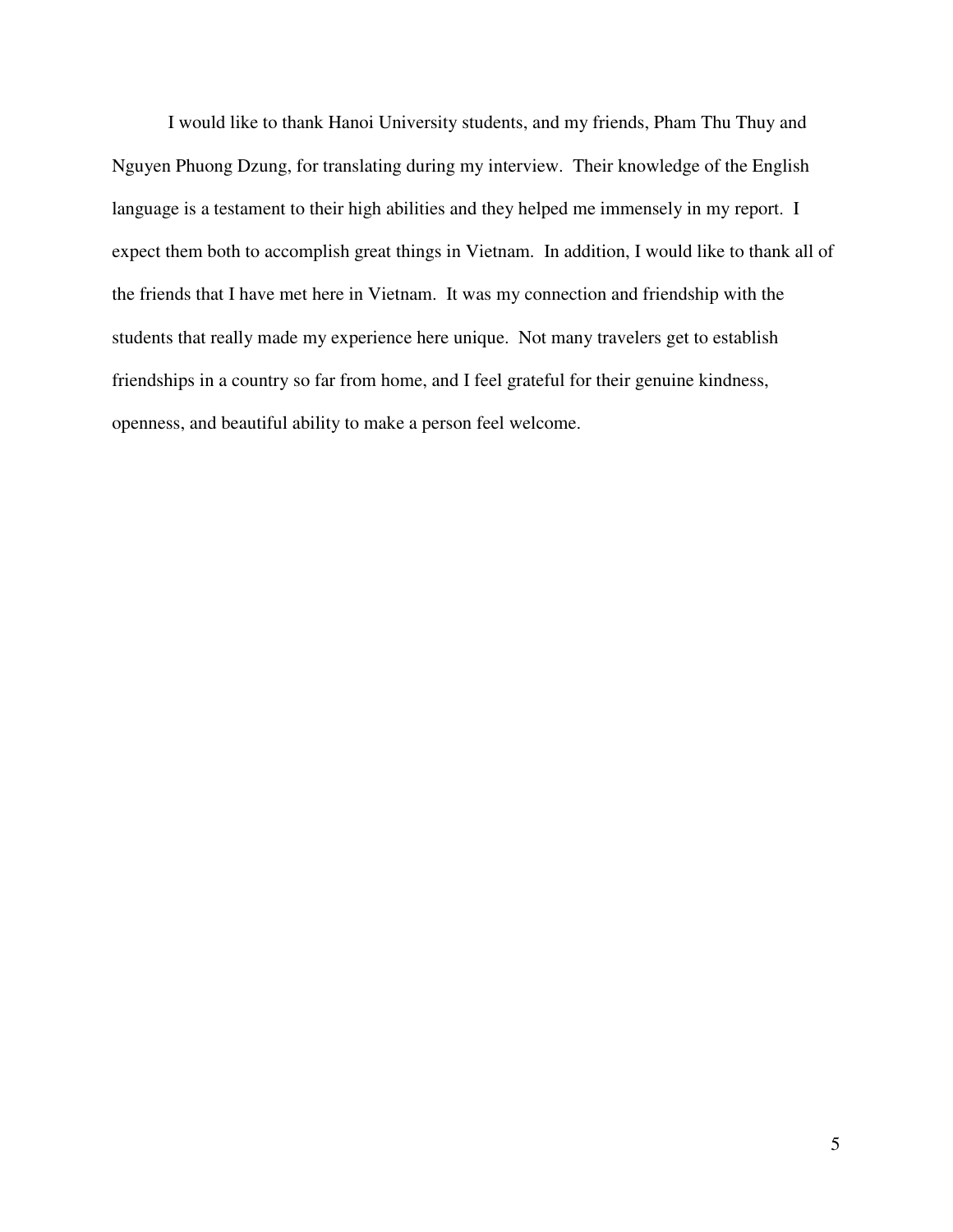### **I.) INTRODUCTION**

#### **a. A Note on the Nature of the Study**

 To study the complete nature of educational reform in Vietnam is task that is beyond both my own personal abilities as an undergraduate political science major and the time investment I have been able to make in this project. In fact, I believe that it is nearly impossible for any foreigner, let alone an American, to fully seize the staggering and culturally imbued complexities that exist within Vietnamese political power bureaucracies and systems. Of course some of these complexities are related to a structured command-oriented system, but there are even issues intertwined here that are thousands of years in the making; rooted in the annals of Confucian ethical systems. Simply by entering this project on the assumption that Vietnamese higher education system is dysfunctional and inefficient would be a biased approach that is both counterproductive and based largely on anecdotal evidence. The task that I wanted to undertake with this project was not to simply paint a picture of the problems with higher education in Vietnam and it's roadblocks to reform. I have collected evidence that suggests a true desire to reform at some level. The actual implementation of this desire is another issue entirely that will be addressed later, but for the time being I think it is important to remember that investment in education is a long term process. It's a process that takes centuries of development, not just five or ten years. The Socialist Republic of Vietnam committed to that investment in the early 1990's and, as it does in any country, whether considered developing or developed, that investment continues.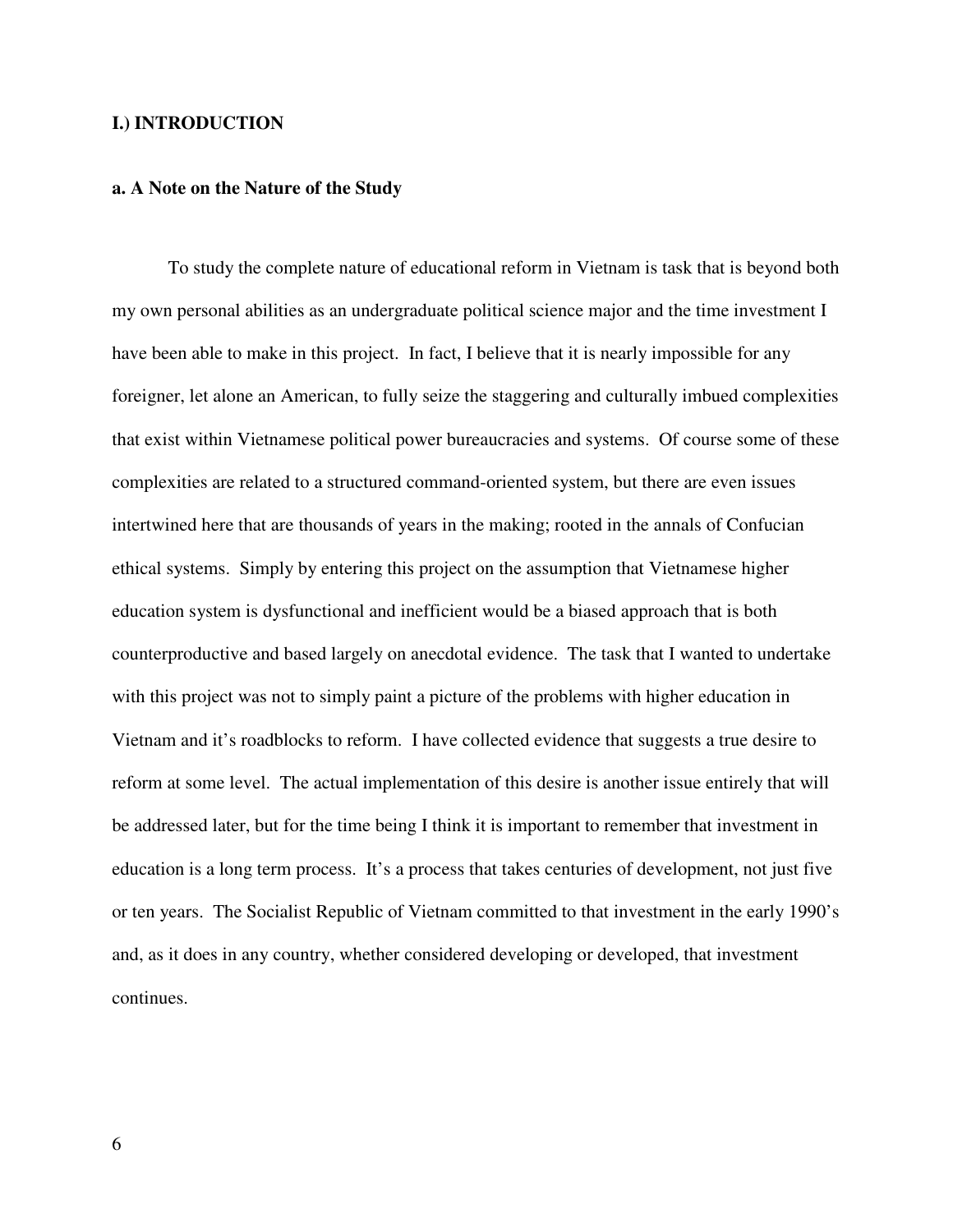## **b. The Focus of the Research**

This research is focused on examining the current system of management that the Vietnamese Government has established to govern the higher education system of Vietnam. It will examine the history of educational reform within the country and analyze the specific policies currently in place. As Vietnam continues to develop various sectors of its economy and society, it is important to study education in particular, as human resource development has been identified as one of the most fundamental necessities in and causes of economic growth, especially in developing countries (Keeley 2007). Innovation coming from universities is

. . . truly decisive for the competitiveness of firms . . . if universities can significantly augment the flow of innovation through their own basic and applied research across a number of disciplines . . . and if such innovations can be used by the business sector, countries with dynamic university sectors can count on higher rates of growth . . . (Yusuf and Nabeshima, 8).

These innovations are driven by the needs of the "knowledge-based economy" that relies on "the use of ideas rather than physical abilities . . . where knowledge is created, acquired, transmitted, and used more effectively by individuals, enterprises, organizations, and communities to promote economic and social development" (Linden and Patrinos 2003). Vietnam has entered this stage of development. Since 2006, the country has been a member of the World Trade Organization (WTO) which will place even greater emphasis on the need of a large, skilled work force.

 Thus the issue of the governance of the higher education system is one of particular relevance to the current framework of development in Vietnam. Although it represents only one aspect of a set of larger issues that the country faces, it does present a striking and powerful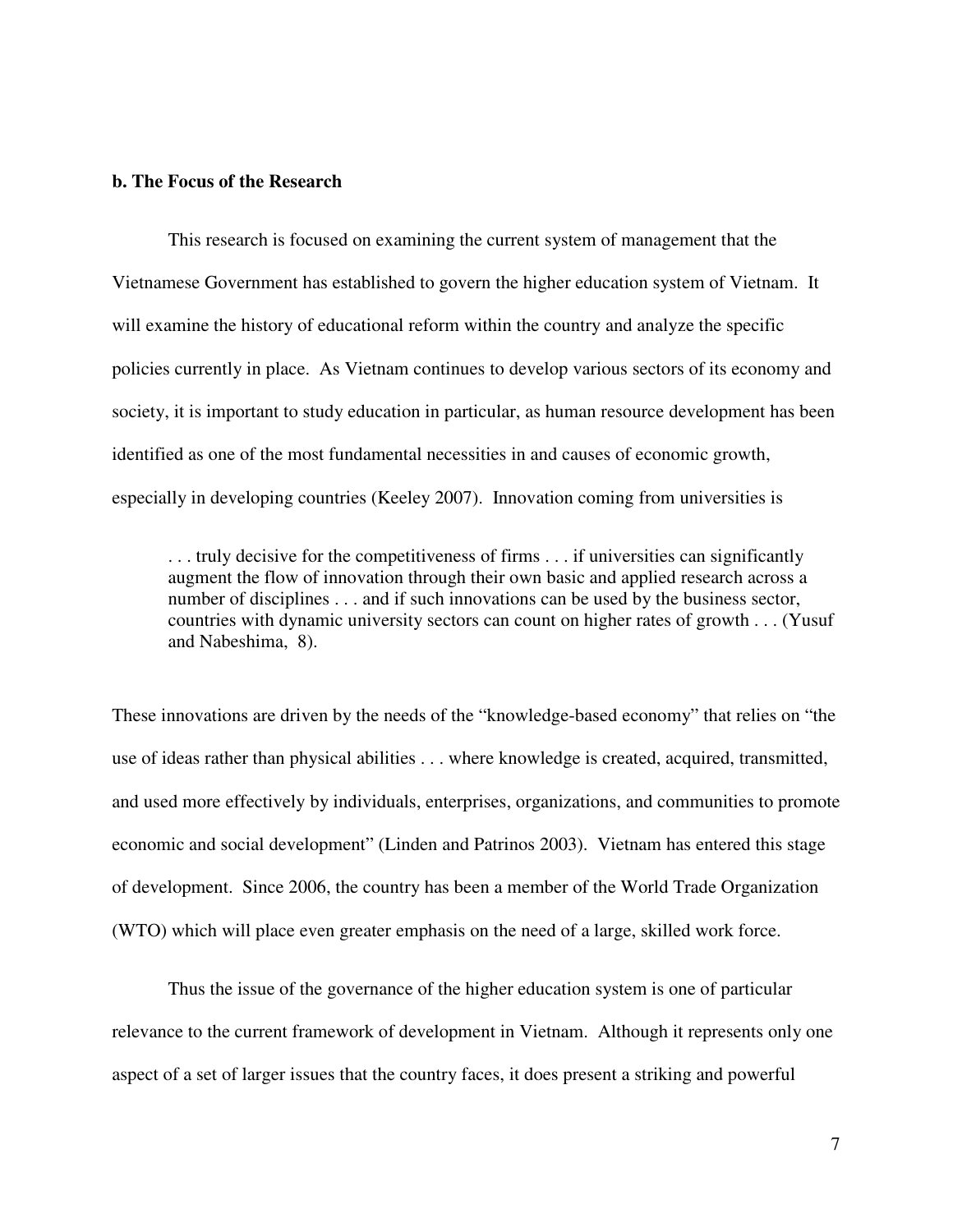barrier to reform. An attempt will be made to understand what the current system of management is and what specific issues need to be addressed. Further, this research seeks to identify and review the proposed reforms promulgated by the Vietnamese Government, the status of the implementation of these reforms, and what other methods are being employed not only by the government but by other third parties and the higher education institutions themselves to produce a better, more efficient, equitable, and innovative system of education.

#### **c. Research Methodology**

 The research within this report consists primarily of qualitative analysis of secondary sources and interpretation of primary field research. A majority of my research was conducted in the Vietnam Development Information Center, a facility associated with the World Bank office in Vietnam. There I had direct access to a number of World Bank reports as well as a number of World Bank staff who have been managing educational development projects in Vietnam for years. I have collected government documents, reports created by policy experts both in country and abroad, and conference presentations. These secondary sources have provided me with a rich understanding of the current system of reforms as well as more specific statistical details related to a number of projects.

 My primary research was based solely on personal interviews that I conducted both in Ho Chi Minh City and Hanoi. I have talked with and been advised by former Ministry of Education and Training (MOET) officials and National Assembly members, experts at the World Bank, preeminent scholars in the field of education, university administrators, and professors. Although a majority of my research was conducted in Hanoi, my inspiration came from a lecture in Ho Chi Minh City by Dr. Le Quang Minh, Vice-President of Vietnam National University-Ho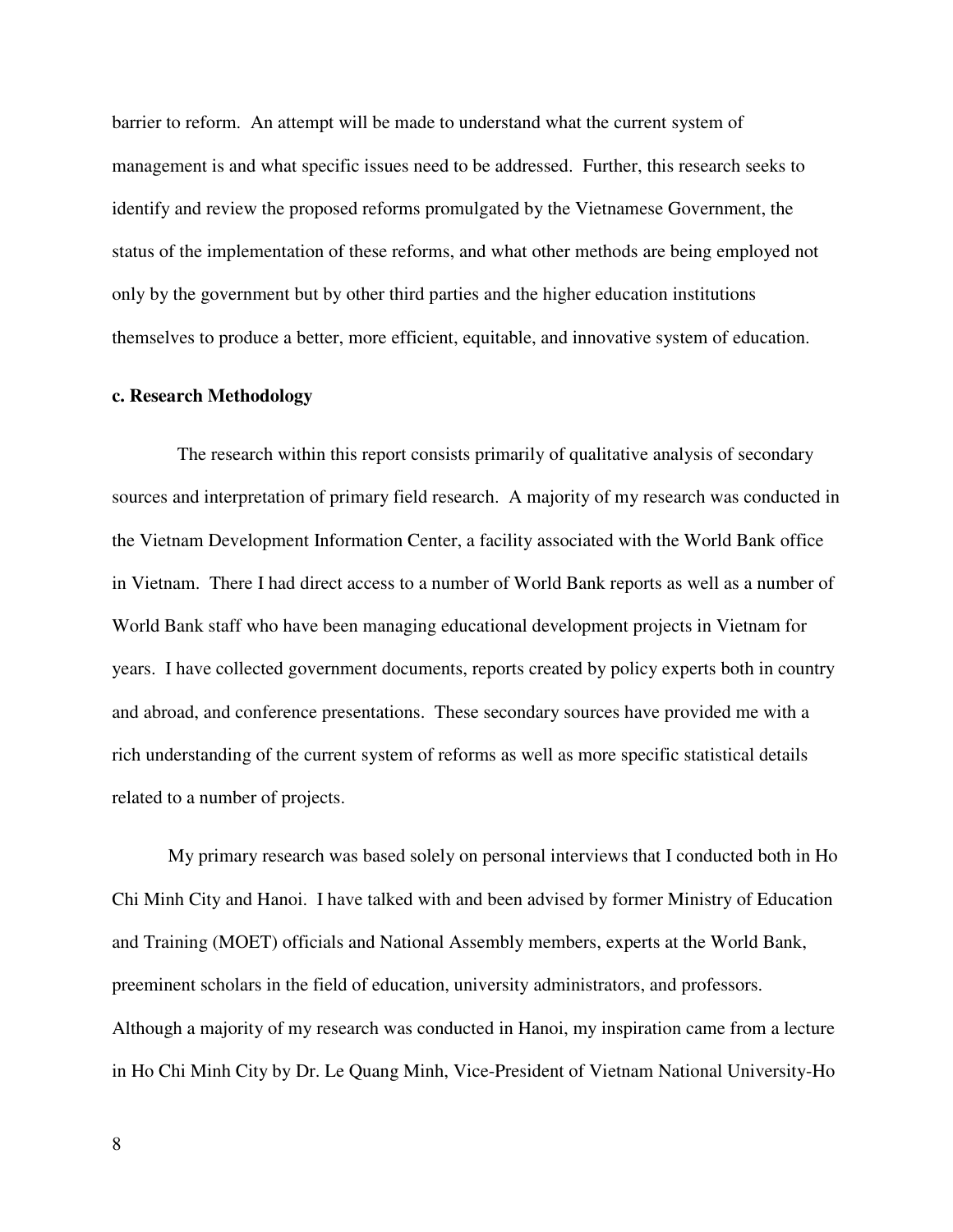Chi Minh City, former National Assembly member, and current member of the task force for higher education reform headed by the Minister of Education and Training. The formal interviews were conducted in a standard format. I would prepare a list of topical questions in advance and depending on the situation, submit them to the subject in advance for review. Interviews conducted with former government officials were facilitated by Dr. Duong Van Thanh, the SIT Academic Director. The purpose of her presence was to ensure my own legitimacy as a researcher, to ease communication with professional translation, and to monitor the conversation to ensure that subjects of high sensitivity were treated appropriately.

Although most interviewees were extremely candid and open with me, I always made the effort to be careful how I framed my questions. Words like "autonomy" are common in educational circles, but asking a question like "Do you feel you have enough institutional autonomy?" to a university administrator has proven not to be an appropriate or answerable question. Instead I learned to frame my questions in a more general manner. Instead, asking "What functions of management are decided at the university level?" yielded much more fruitful and open discussions. A majority of my questions focused on educational reform history as well as the current system of management and governance over higher education. I was specifically searching for more in depth information about autonomy in higher education institutions. Some of the former MOET officials were able to give me a better understanding of how the political process works in Vietnam, especially within the MOET.

 I am pleased with the outcomes of this research because I believe it gives me and, hopefully, other interested people some basic understanding of the challenges and importance of higher education reform in Vietnam. Vietnam is in a great transformation period, and fifteen years from now, could look like a completely different country from a political, economic, and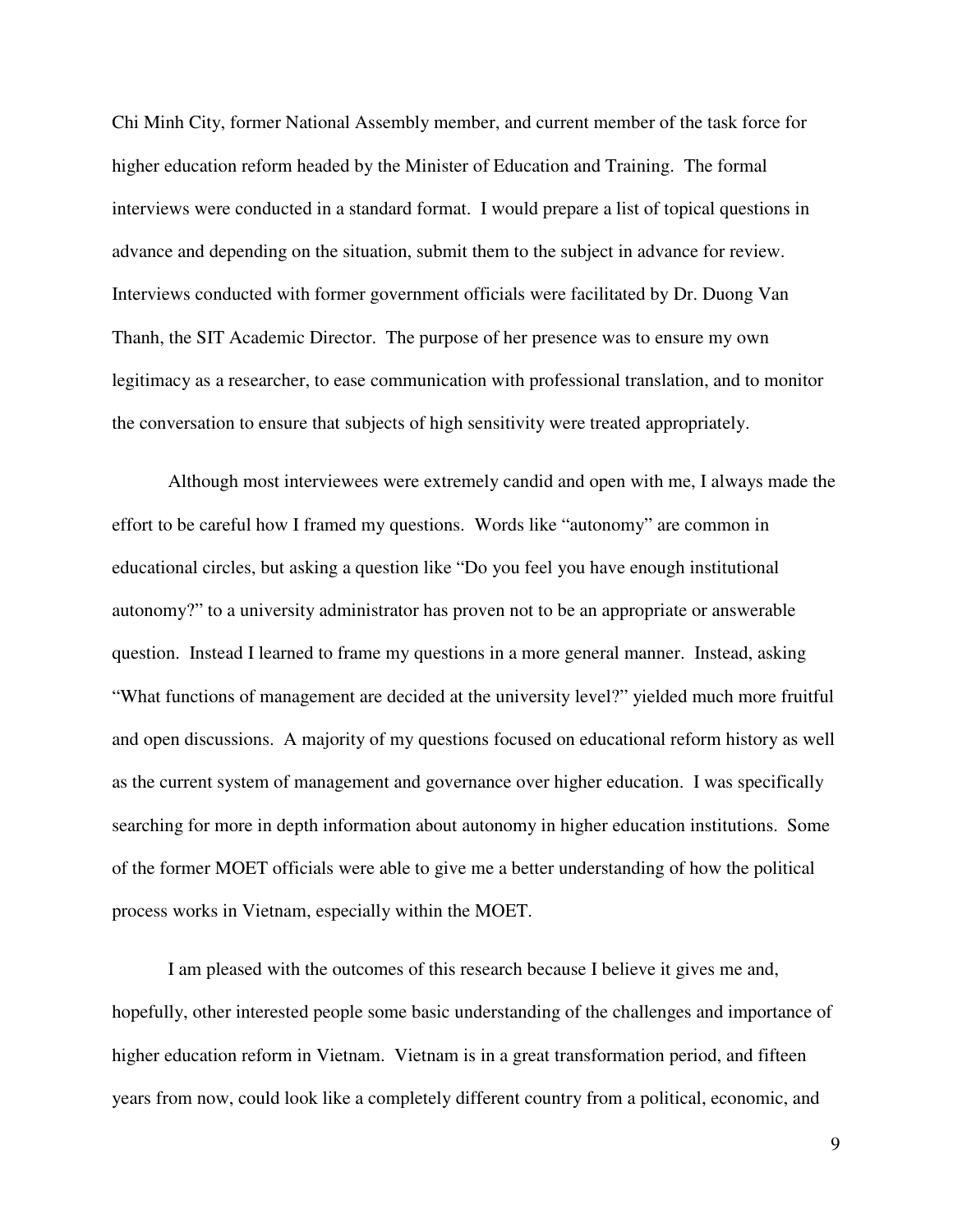societal standpoint. Although I have attempted to be as neutral as possible, there is no doubt some inherent bias that I have as a westerner. Whether this same project, conducted by a Vietnamese person would reveal different results I don't know, but I believe that the information I have collected is accurate and representative of what I have learned, experienced, and studied during my time here.

#### **II.) FINDINGS AND DISCUSSION**

#### **a. Higher Education Reform in Vietnam in Broad Context**

 The year 1986 was a pivotal year in Vietnamese history. In the late months of the year, the Vietnamese government issued a series of economic reforms collectively known as *Doi Moi* or "renovation." These groundbreaking economic reforms transformed nearly every sector of Vietnamese society, and higher education is certainly no exception. It would be nearly impossible to understand the true nature of the Vietnamese higher education system, or any other sector of the modern Vietnamese society for that matter, without referencing the *Doi Moi* reforms and the subsequent transition period. Today the entire educational system in Vietnam is struggling to provide high quality education that is widely accessible. The country's emergence into the global marketplace as well as its strikingly fast paced economic growth have placed tough demands on higher education and human resource development to supply human capitol advanced enough to function in a global market. Since the beginning of the 1990's, Vietnam has committed to placing education in a place of foremost national importance, realizing the important role education plays in economic and societal development. The Education Law of 2005 assures that "Educational development is the first national priority" (2005). Even today, the issue of educational reform policy is heatedly debated in all levels of Vietnamese society.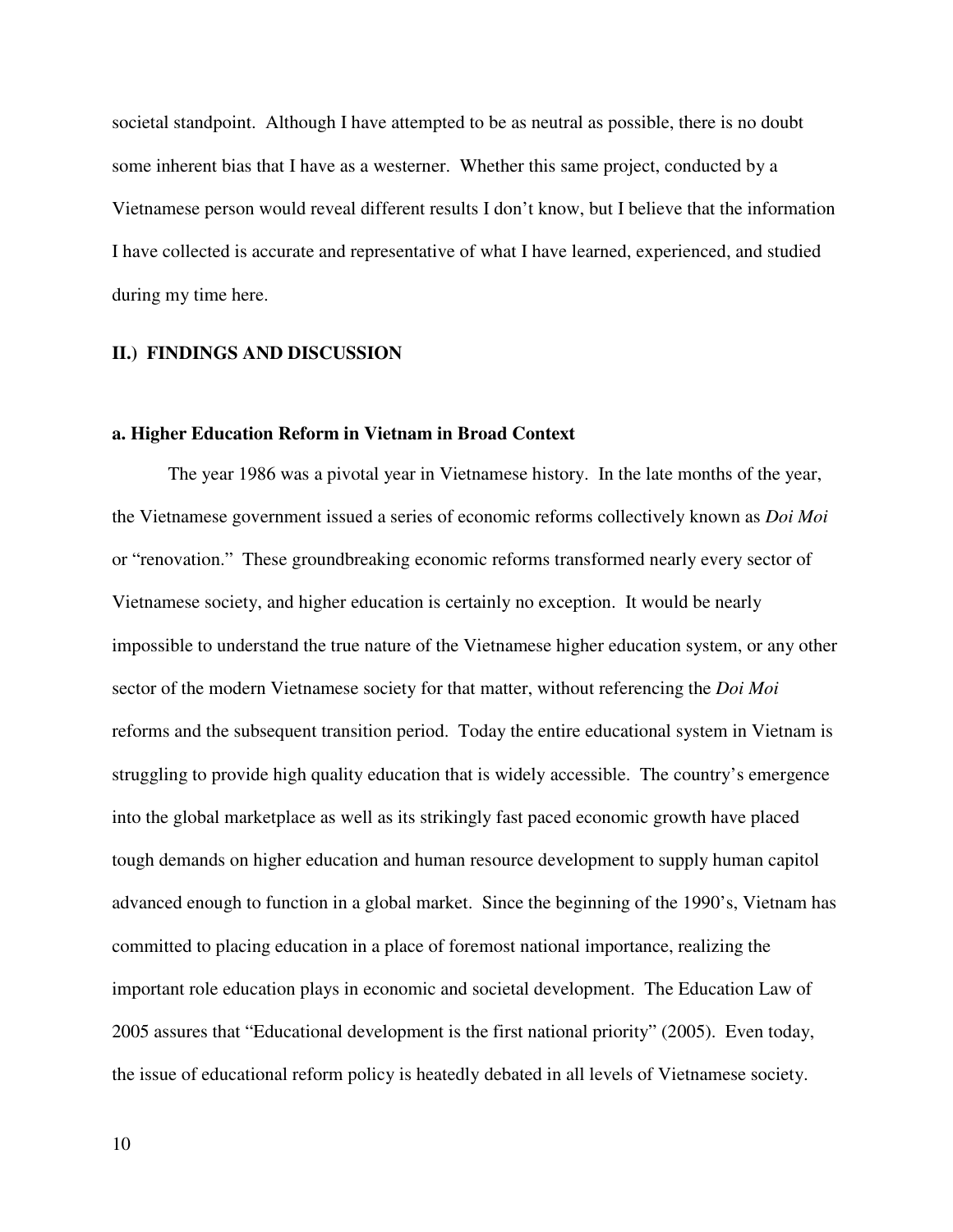The issues that remain are apparent to students, educators, and policy experts alike. Preliminary and basic reforms have thus far come slowly and vaguely—complete implementation of the reforms has not occurred. The successes and accomplishments thus far achieved are not yet enough to provide Vietnam with the high quality educational development it needs to prosper and thrive in its current economic environment (Interview, Lam Quang Thiep).

 Vietnam has a long tradition of "Old" education systems, primarily driven from the top down, and influenced heavily by foreign systems (Interview, Le Quang Minh). Before the mid 19<sup>th</sup> century, the Vietnamese education was based on Chinese and neo-Confucian models— Confucianism in Vietnam placed high societal importance on the educated and intellectualism. The first Vietnamese university, founded in 1070 was *Van Mieu - Quoc Tu Giam* which was located in Hanoi and directly overseen by the King for the purpose of preparing feudal mandarins (Loc 2006). This system remained in place for centuries with few reforms until the mid 19<sup>th</sup> century when the education system of Vietnam was strongly influenced by the French educational system. After Vietnam gained full independence from the French in 1954, the government issued a series of reforms that, particularly in northern Vietnam, incorporated the Soviet model of education. Meanwhile in southern Vietnam, the French model continued and overlapped with an influx of American influence (Loc 2006).

When Vietnam was reunified in 1975 after the US-Vietnam War,<sup>1</sup> a sweeping reform was issued that also unified the educational system throughout the country into a Soviet based model (Kelly 2000). This model is characterized by small mono-disciplinary universities specialized in a particular field. Other characteristics of this model are highly centralized control and a

 $\overline{a}$ 

 $<sup>1</sup>$  I have chosen to use the term "US-Vietnam War" because of the multitude of names associated with this conflict.</sup> In the US it is known as the Vietnam War, but in Vietnam it is referred to as the American War. I of course recognize that there were many other countries involved in the conflict, but for the sake of simplicity, this is the name I will use.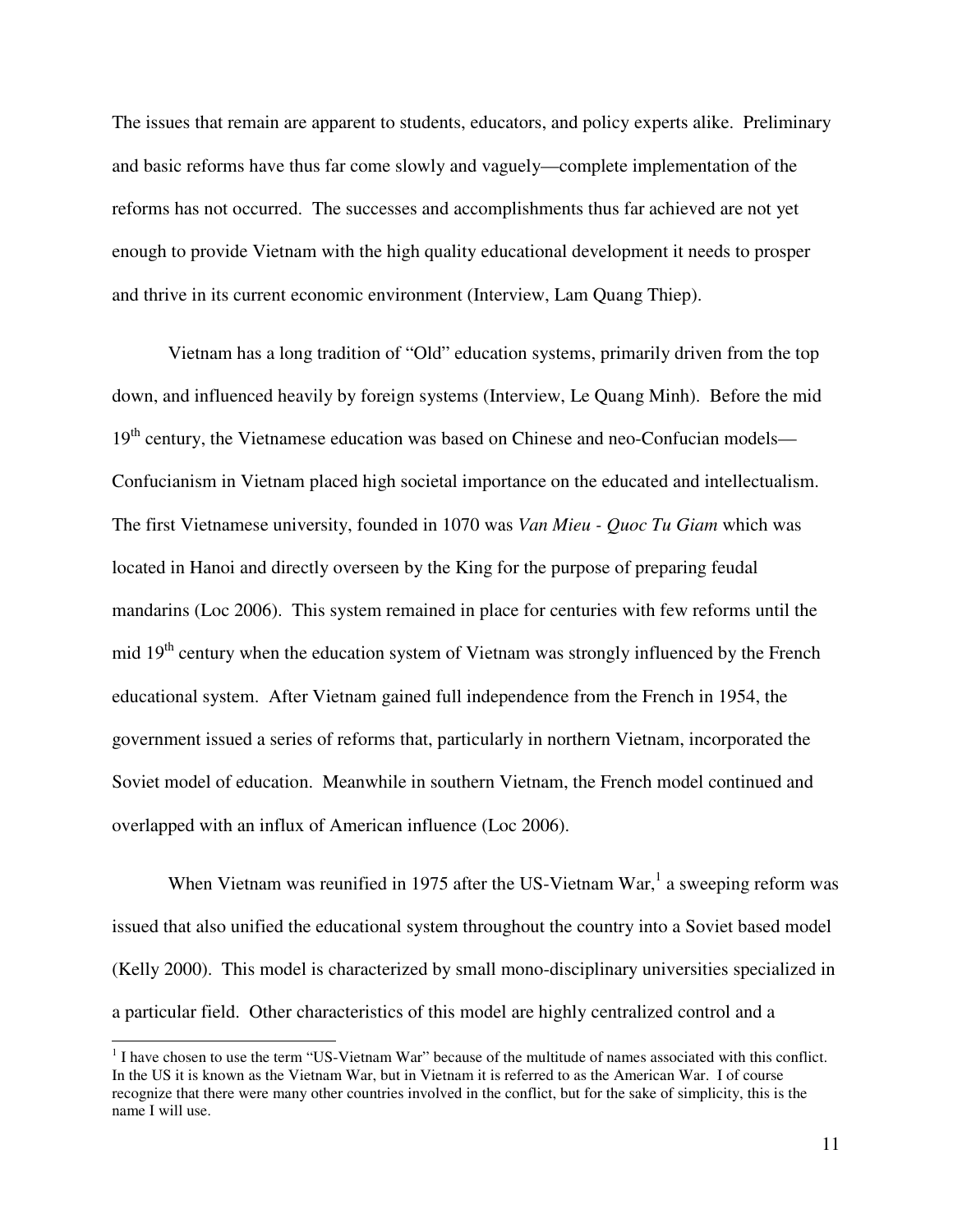separation of teaching and research. Each of the small mono-disciplinary institutions reported directly to either the MOET or another "line ministry" responsible for the oversight of the sector in which the institution operates (Kelly 2000). Thus over the past century, the Vietnamese education system been shaped and reshaped by an overlap and conglomeration of foreign models of education: Chinese/Confucian, French, Soviet, and American. This has left little ability for the Vietnamese educational system itself to maintain any continuity. The government and society have not been able to invest in a system for the long-term due to instability and fluctuation in the fundamentals of the educational system itself (Interview, Le Viet Khuyen).

By the mid 1980's, the Vietnamese economy was in crisis, experiencing dramatic inflation, nearing 700 percent. Finally, in 1986, the government embarked on its *Doi Moi* process and retooled its economy, calling it a "commodity production economy" or a "market economy with socialist orientation" (Interview, Vo Tri Thanh). After a series of reforms following a discontinuation of funding from the Soviet Union, the economy experienced relatively rapid growth in the early 1990's, and integrated itself more directly into the world market (Kelly 2000). The economy experienced a huge growth in its Gross Domestic Product (GDP) over the last decade, averaging more than seven percent, and at the same time reduced the percentage of population living below the poverty line from 58 percent in 1993 to 16 percent in 2006 (Waite 2009). That year, Vietnam joined the World Trade Organization and was continuing to maintain its ties with the Association of Southeast Asian Nations (ASEAN)—two partnerships that Vietnam has been developing ever since. During this time of astounding economic growth, the education system also experienced a marked increase in both the number of students enrolled in higher education institutions and also in the number of operational higher education institutions (Gropello 2008).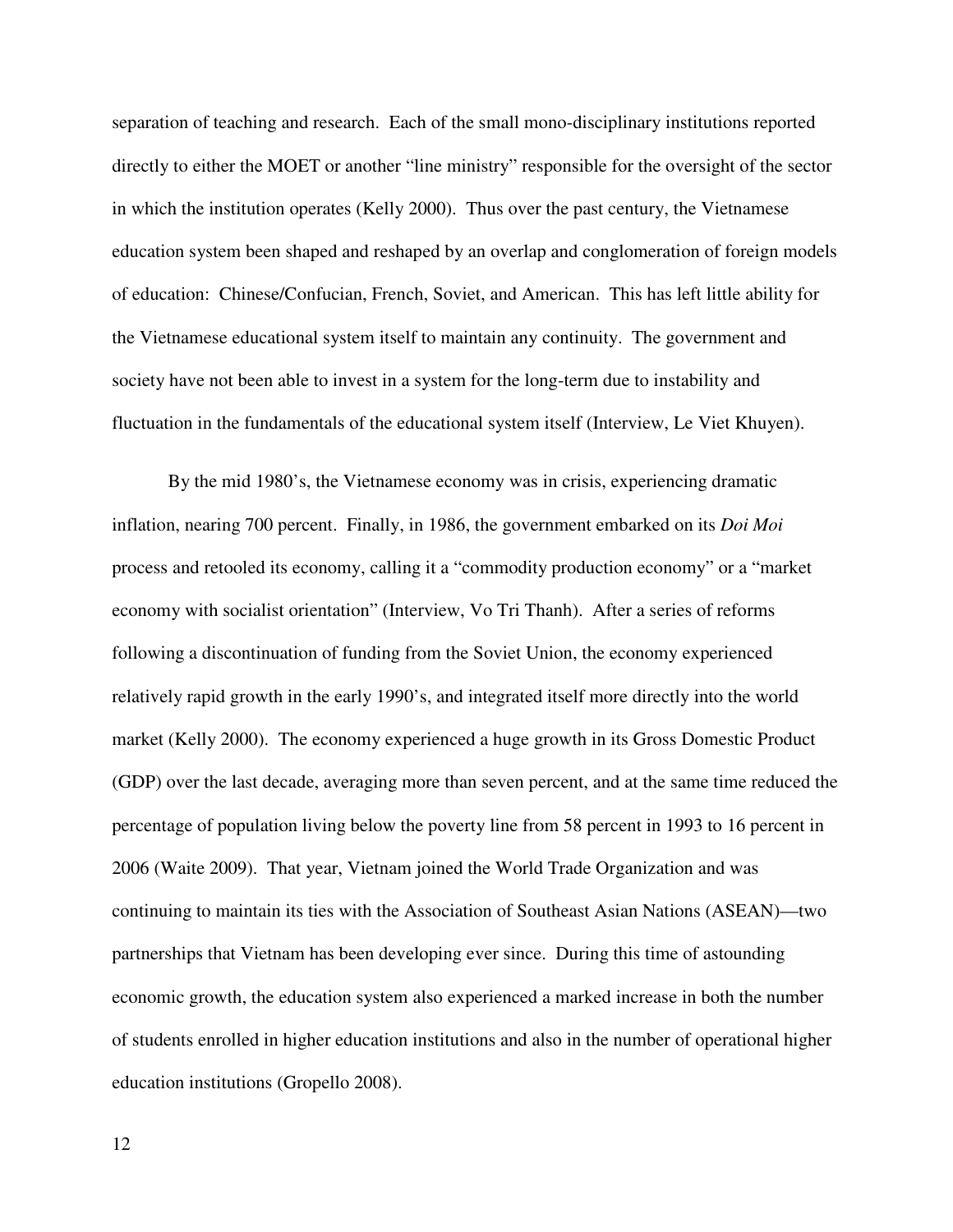## **b. The Higher Education System Since** *Doi Moi*

Education was not left out of the *Doi Moi* renovation process. In 1993, the government issued Decree  $90<sup>2</sup>$  which began the reconstruction of the entire system. It reorganized a number of mono-disciplinary institutions into five national and regional universities (Interview, Le Quang Minh). In effect, these reforms were completely opposite of the Soviet model that had defined the education system previously. Decree 90 also made education a universal right for the people of Vietnam. In addition, it approved the establishment of non-public higher education institutions (Gropello 2008) . Since 1993, both enrollment and the number of institutions have increased dramatically (Table 1).

| וח<br>H<br>10<br>н |  |
|--------------------|--|
|                    |  |

 $\overline{a}$ 

| School year               | 99-00   | $00 - 01$ | $01 - 02$ | $02-03$ | 03-04  | 04-05                                                               | 05-06  | 06-07  | 07-08     |
|---------------------------|---------|-----------|-----------|---------|--------|---------------------------------------------------------------------|--------|--------|-----------|
| <b>Universities</b>       | 153     | 178       | 191       | 202     | 214    | 230                                                                 | 255    | 322    | 369       |
| <b>Junior</b><br>colleges | 84      | 104       | 114       | 121     | 127    | 137                                                                 | 151    | 183    | 206       |
| <b>Teachers</b>           | 30,309  | 32,205    | 35,938    | 38,608  | 39,985 | 47,646                                                              | 48,579 | 53,518 | 56,120    |
| <b>Students</b>           | 893,754 | 918,228   | 974,119   |         |        | $1,020,667$   1, 131, 030   1, 319, 754   1, 363, 167   1, 540, 201 |        |        | 1,603,484 |
| Student/<br>teacher ratio | 29.5    | 28.5      | 27.1      | 26.4    | 28.3   | 27.7                                                                | 28.0   | 28.8   | 28.6      |

*Source*: *The Ministry of Education and Training: http://www.moet.gov.vn/?page=11.5&view=9266)ct* 

 $2^2$  Decree No. 90/CP, dated November 24, 1993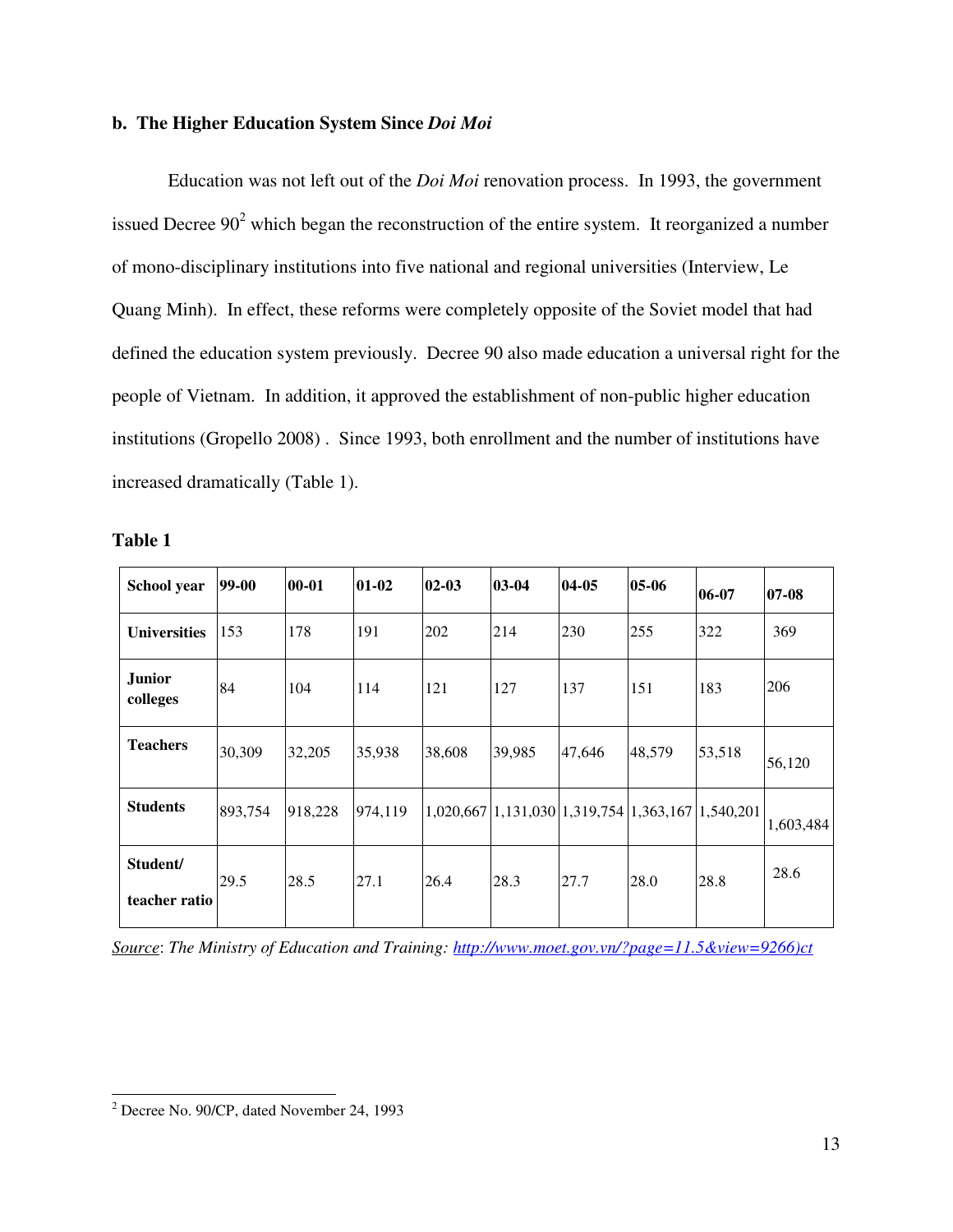In 2005, eighty-eight percent of higher education institutions were public universities, with the remainder classified as "non-public."<sup>3</sup> The five national and regional public universities, including The Vietnam National University Hanoi (established in 1993), The Vietnam National University at Ho Chi Minh City (established in 1995), Da Nang University (established in 1994), Hue University (established in 1995), and the Thai Nguyen University (established in 1994), were created from the reorganization of multiple mono-disciplinary institutions (Gropello 2008). The two national universities have a larger amount of autonomy than any other public institution in Vietnam, but remain supervised by the office of the Prime Minister (Interview, Do Duy Truyen). The other higher education institutions in the public system are managed by MOET or their respective sector "line ministries." They must follow specific MOET guidelines concerning admissions criteria, curriculum standards, financial budgeting, and personnel management. Non-public institutions have institutional management but must still follow a number of MOET guidelines including enrollment levels and tuition rates (Gropello 2008).

The funding of public and non-public universities differs greatly. Public universities rely on a combination of government funding (68 percent), tuition fees (26 percent), and other sources (Gropello 2008). As the size and scope of the National Universities increase, they are consistently needing additional funding (Interview, Do Duy Truyen). Non-public universities do not receive any funds from the central government and thus rely completely on tuition fees (80 to 90 percent depending on type of non-public institution) and other sources of revenue (Gropello 2008). Most non-public institutions, whether for-profit or not for-profit receive their startup costs from stockholder investment. These stockholders invest money for the operation of these

 $\overline{a}$ 

 $3$  There are three categories of non-public institutions: "Semi-public," "people-founded," and "private." According to Resolution No. 05/2005/NQ-CP of 18 April 2005, semi-public institutions must choose between being considered public or non-public. The first non-public institution, "Thanglong People-founded Center of Higher Education" was established in 1988 and renamed Thanglong University in 1994. Source: Gropello, E.d., *Vietnam: Higher Education and Skills for Growth*. 2008, The World Bank.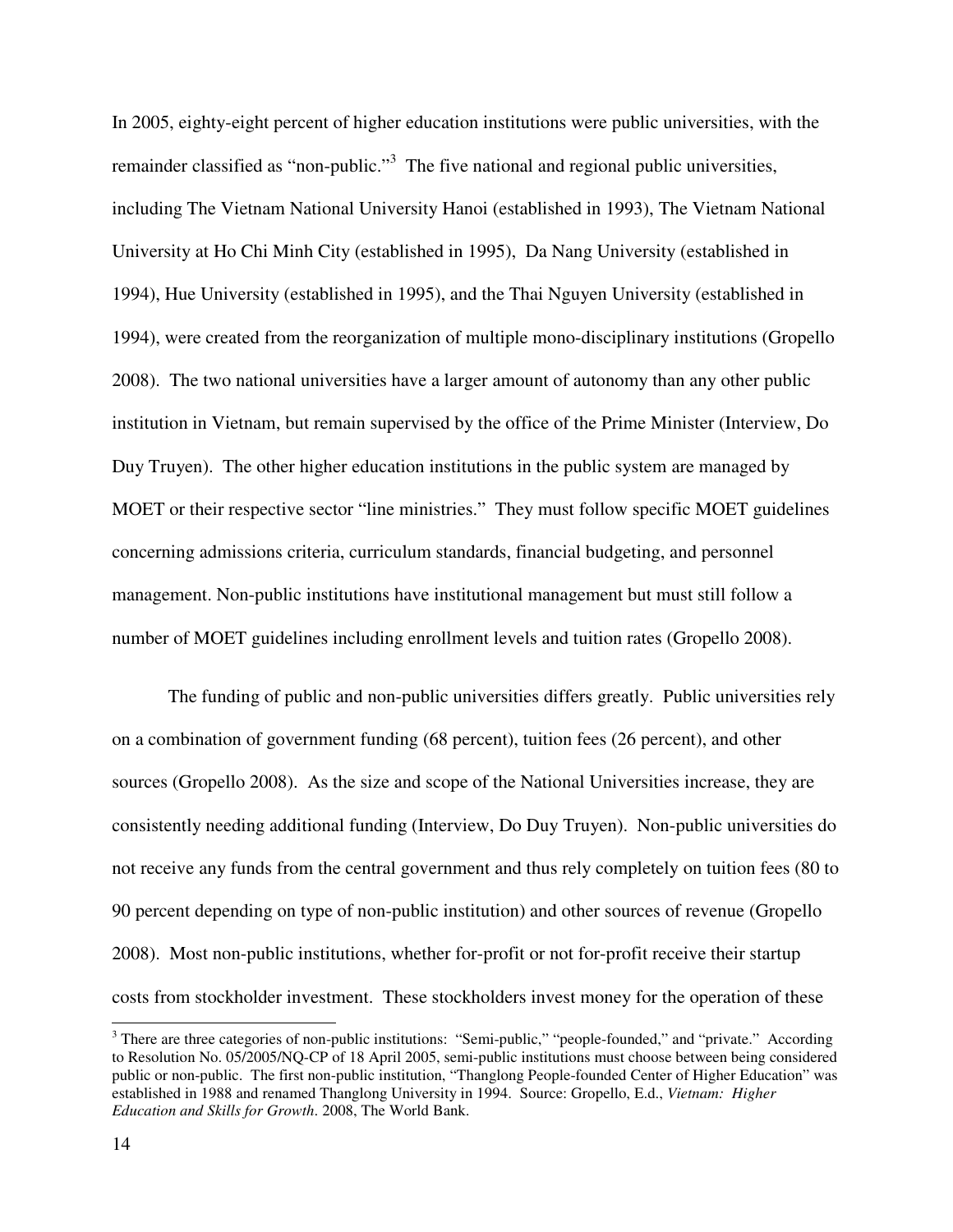non-public universities too, but mostly the revenue is raised from tuition fees. As a result, tuition fees at non-public universities are typically much higher than those at public universities (Interview, Nguyen Kim Son).

Ever since the MOET began to allow tuition paying students to enter higher education institutions in addition to the government allotted quota of non-paying students, public institutions have begun to heavily rely on tuition, fees, and other sources of revenue to manage their projects—nearly one third of their budget comes from these sources. Decree No. 10/2002/ND-CP allows these public institutions to have a large amount of autonomy over revenue collected from these non-governmental sources as well as the ability to seek alternative revenue sources (Gropello 2008). An increased amount of revenue source diversification allows these public institutions to solicit funds from multilateral lending organizations like the World Bank to invest in programs, activities, personnel management, infrastructure needs, technology acquisition and more, based on localized and institutional perceptions of market need. In some sense, this may be one important method of increasing institutional autonomy that will not require direct political action—an important step considering the major gap and disconnect between planning and action that appears to be one of the "key weaknesses in the country" (Interview, Lam Quang Thiep).

Another key source of additional revenue that many public and non public institutions take advantage of is offering customer based, non-degree oriented courses and also in-service degree seeking courses. In-service degree seeking students already make up almost half of the total enrollment in the higher education system. These degree seekers are typically part time students who work full time and take classes on the side. There is much less regulation of classes of this nature, so tuition is typically higher for a class of this sort. They are good money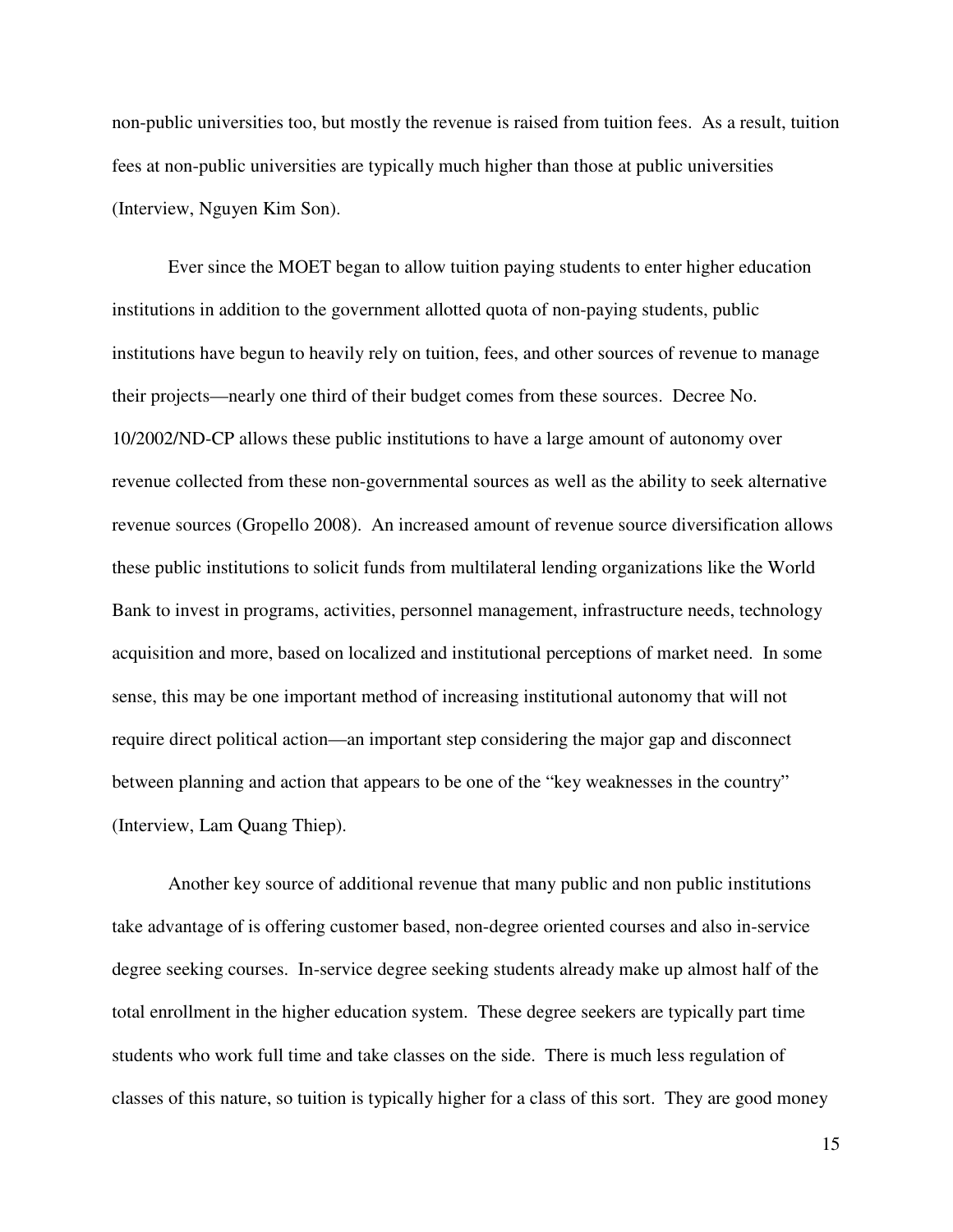makers because they require little resources from the institution itself but bring in a decent amount of discretionary revenue. Non-degree oriented courses are offered for personal interest or career advancement. For example, when Vietnam established a stock exchange, many working people returned to take classes to learn about how to navigate in the financial market sector (Interview B, Le Dong Phuong).

#### **c. Institutional Autonomy: A Primary Goal**

The Education Law of 2005 and the World Bank report *Vietnam: Higher Education and Skills for Growth* lay out distinctly the current governance structure of the higher education sector. A main characteristic of the system is a highly centralized and directed management system, with little institutional autonomy. The line ministries, and in particular, the MOET, have singular managerial powers over the organization and management structure, the funding of education, admissions, organization of instruction, management of personnel, quality assurance, regulatory framework, and accountability. Of course there are differences between the amount and type of regulation that the government has over public versus non-public institutions. These differences are mainly focused on budgeting, spending, and personnel management. Non-public institutions are exempt from regulations over business matters such as these, but remain under MOET scrutiny and must make all decisions with respect to national enrollment quotas and tuition rate caps that all higher education institutions are subject to, regardless of ownership type (Gropello 2008).

There appears to be consensus among education experts outside of the MOET that increased autonomy at an institutional level is a necessary and fundamental reform. Without such a paradigm shift, the rigid and centralized management system will not be able to move beyond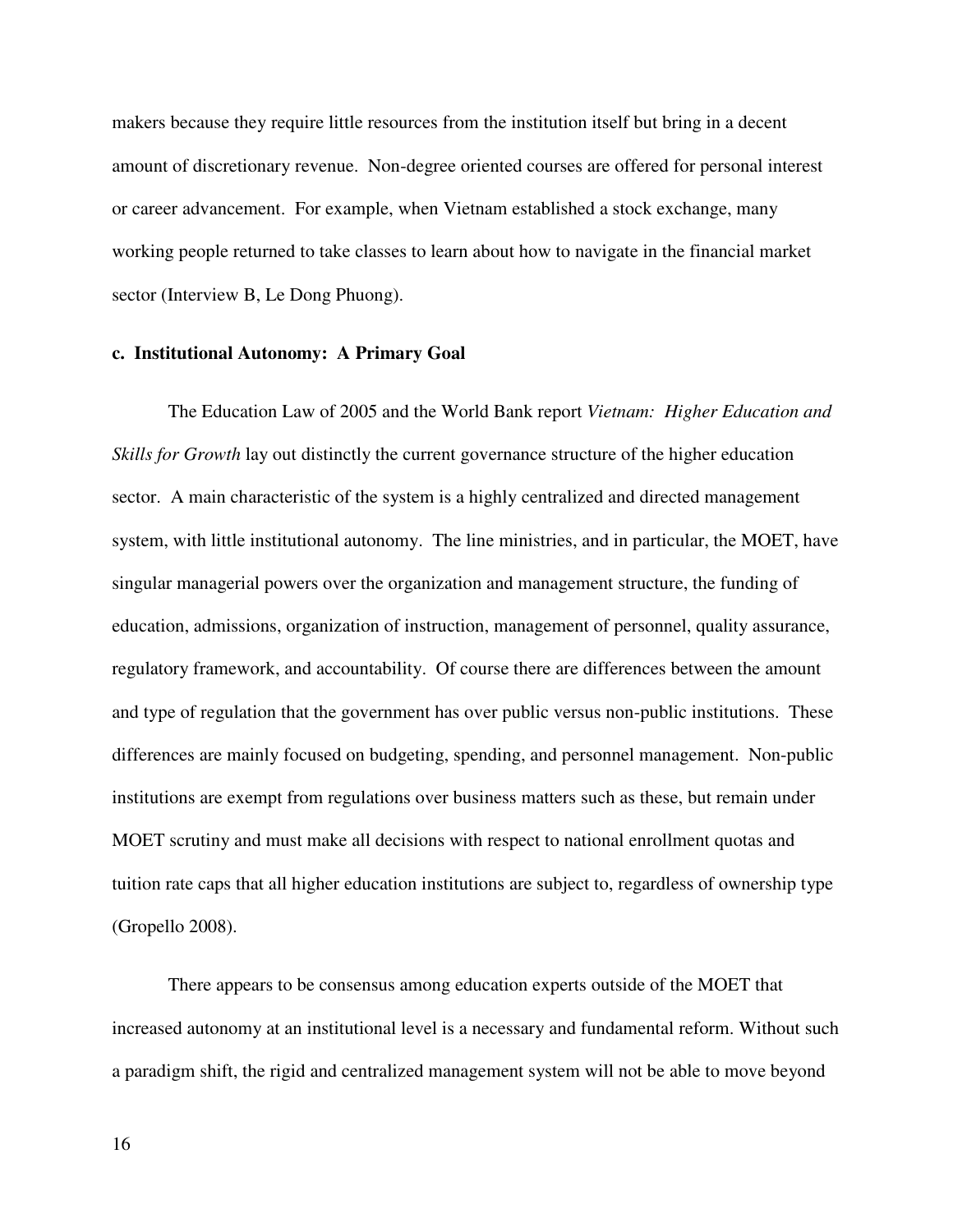the planning stages of reform. The academic policies that are prepared and planned centrally leave no room for higher education institutions to offer flexibility in degree programs that match the demand of the constantly fluctuating labor market or promote innovative research (Barrera-Osorio, Fasih et al. 2009). There are two main considerations when constructing a model for decentralized control. First is the amount of autonomy being shifted to the institutional level, and second is to whom the authority is given (Barrera-Osorio, Fasih et al. 2009). Dr. Le Viet Khuyen, former Vice Director of the Higher Education Department in the MOET suggests that a more autonomous system would need to be "run by real educators," specifically a board or other body that contains parties from multiple sectors (Interview, Le Viet Khuyen). The MOET and the State would be represented within the board and the fundamental managerial decisions would be made by the board instead of the line ministries. Other suggestions offered are establishing a "buffer body" that would contain all relevant parties but would act as a neutral intermediary between the government and the higher education sector (Gropello 2008).

One of the primary reasons institutional autonomy is so important is that it allows for accountability from the institution itself. Giving these higher education institutions power to control their inputs (discretionary funding, personnel management, types and numbers of students, etc), the institutions in turn would be held responsible for managing them efficiently and effectively turning them into positive outputs. Institutional autonomy forces the institutions to be held accountable to their "clients," or in this case, students, parents, and the private sector (Barrera-Osorio, Fasih et al. 2009). Of course, a system of accountability is dependent upon the level of transparency in evaluation. If the higher education institutions are not releasing evaluation and performance reports and statistics, the clients have no rational basis for making choices.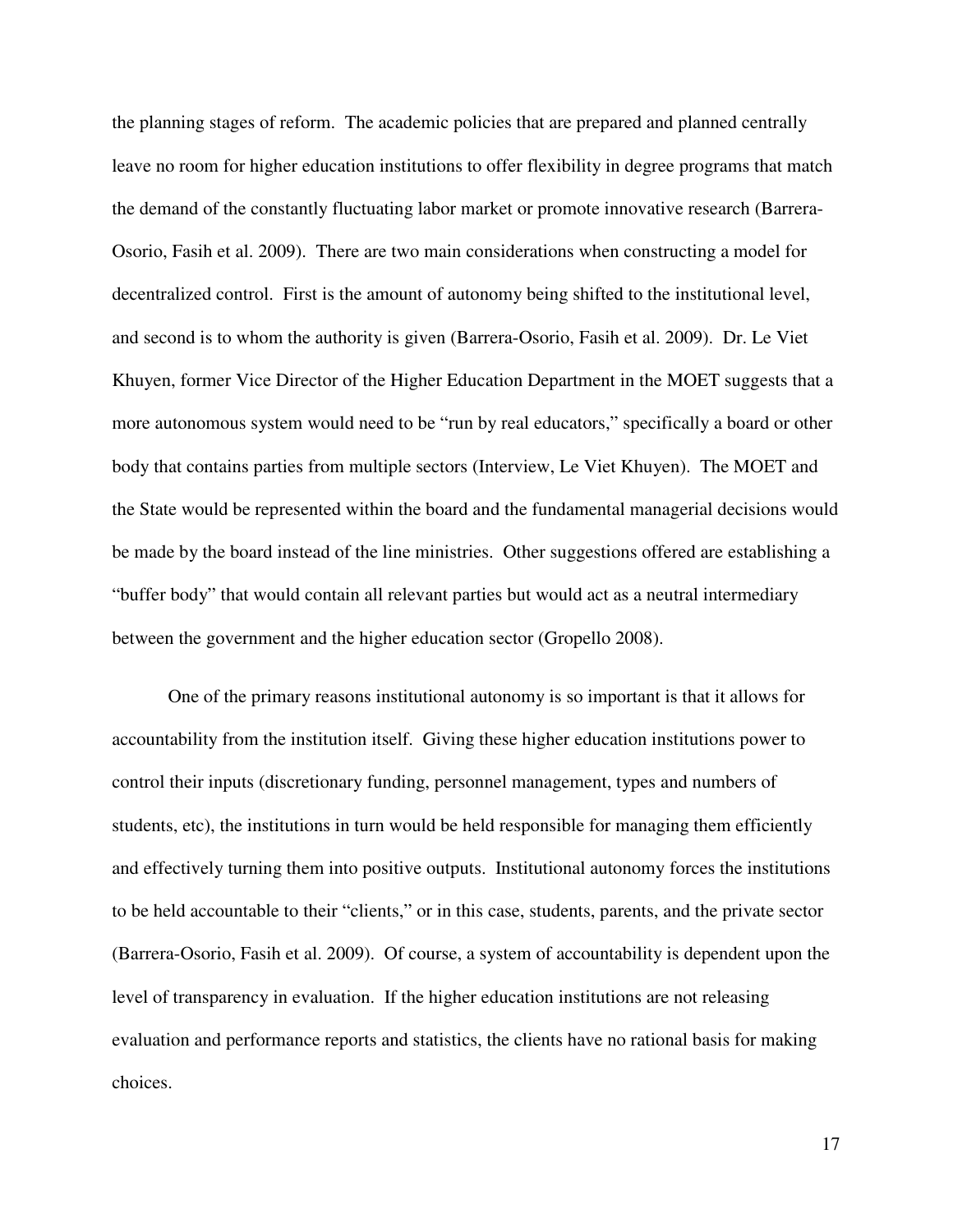Jeffrey Waite, former Lead Education Specialist in the East Asia and Pacific office of the World Bank believes that the role of the central government and the individual institutions in the higher education system is one of the largest challenges that the country faces in its goal of educational development (WorldBank 2009). When the educational system was smaller, the central government could handle the day-to-day management responsibilities. However, with the rapid expansion of both the number of students and institutions in the past years, the governance structure has been worn thin. Waite believes that the central government should incrementally shift their role as a "day-to-day" manager towards the capacity of a "steward" of the system, responsible for setting "overall policy orientation ensuring adequate and equitable financing" as well as playing an information role to "ensure information about the sector is available for the students, parents, employers, and public" (WorldBank 2009). The daily management responsibilities would then be left to the individual institutions to ensure autonomy related to personnel management, programming, fund allocation, and other projects that the individual institution would identify under their own needs assessment. The current governance structure does not respond to such "diverse needs" at the institutional level (Gropello 2008).

## **III.) OTHER SOURCES OF ACTION**

#### **a. Overview of Needs**

As Dr. Lam Quang Thiep, former Director of the Higher Education Department of the MOET, and preeminent scholar on higher education reform in Vietnam suggested to me in an interview, the issue of implementation of reform is one of the key issues in Vietnam. The leisurely pace at which reforms are being implemented suggests a large disconnect between the designs of the top levels of the Socialist Party in the National Assembly and mid-level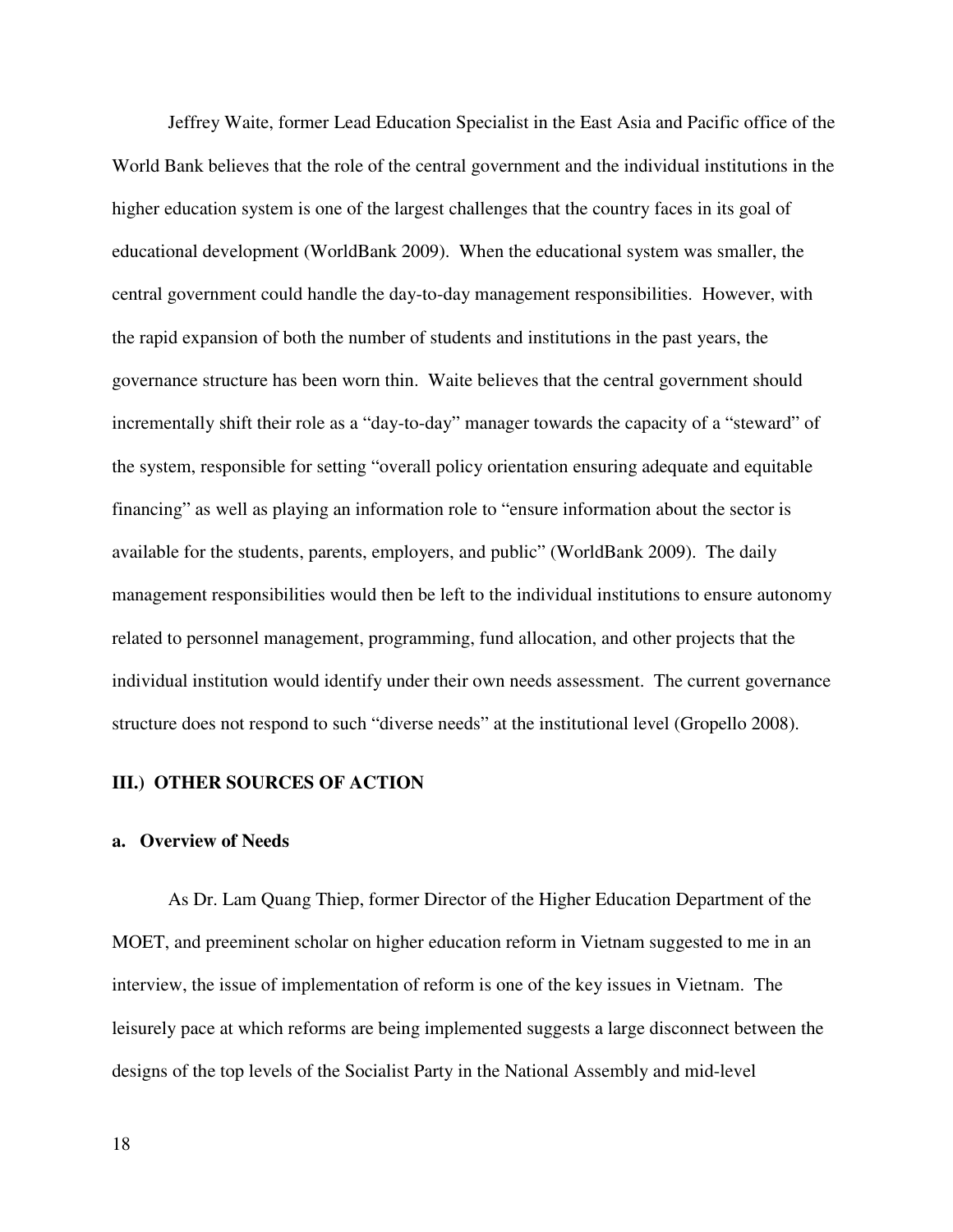government workers at the MOET, and administrators in the individual institutions (Interviews, Lam Quang Thiep, Le Viet Khuyen). This is a very discouraging fact not just for proponents of the shift towards decentralization in Vietnam, but to those people and institutions who follow educational development in Vietnam's transition economy. Large institutions like the World Bank have created strategies and projects which attempt to catalyze reform and development. These programs, sanctioned by and in partnership with the Vietnamese government, cannot offer a full solution to the problems the country faces in light of the implementation problems, but they can provide some desperately needed action in a system where the government appears to be dragging its feet.

This section of the report will deal primarily with two programs initiated by the World Bank, known as the Higher Education Development Policy Programs (HEP1 and HEP2). Through these programs, the World Bank has effectively increased higher education institutional autonomy by offering other sources of discretionary revenue by means of grants and loans to a number of universities and colleges throughout the country. Additionally, these projects have worked in partnership with the Vietnamese government to increase and reform managerial capacity. It is important to remember that third parties like the World Bank are not capable of reforming the education system and are not a replacement for real, operational reform from within the government (Interview, Lam Quang Thiep). However, as it does anywhere, money talks, and any source of additional revenue is not one that a higher education institution can afford to ignore. Money, in this case, offers greater autonomy, which can spawn innovation if it is cultivated in a responsible and accountable manner. A majority of the information in the following section were taken from interviews I conducted with Ms. Mai Thi Thanh, Senior Operations Officer of Education in the World Bank in Vietnam, and Dr. Le Dong Phuong,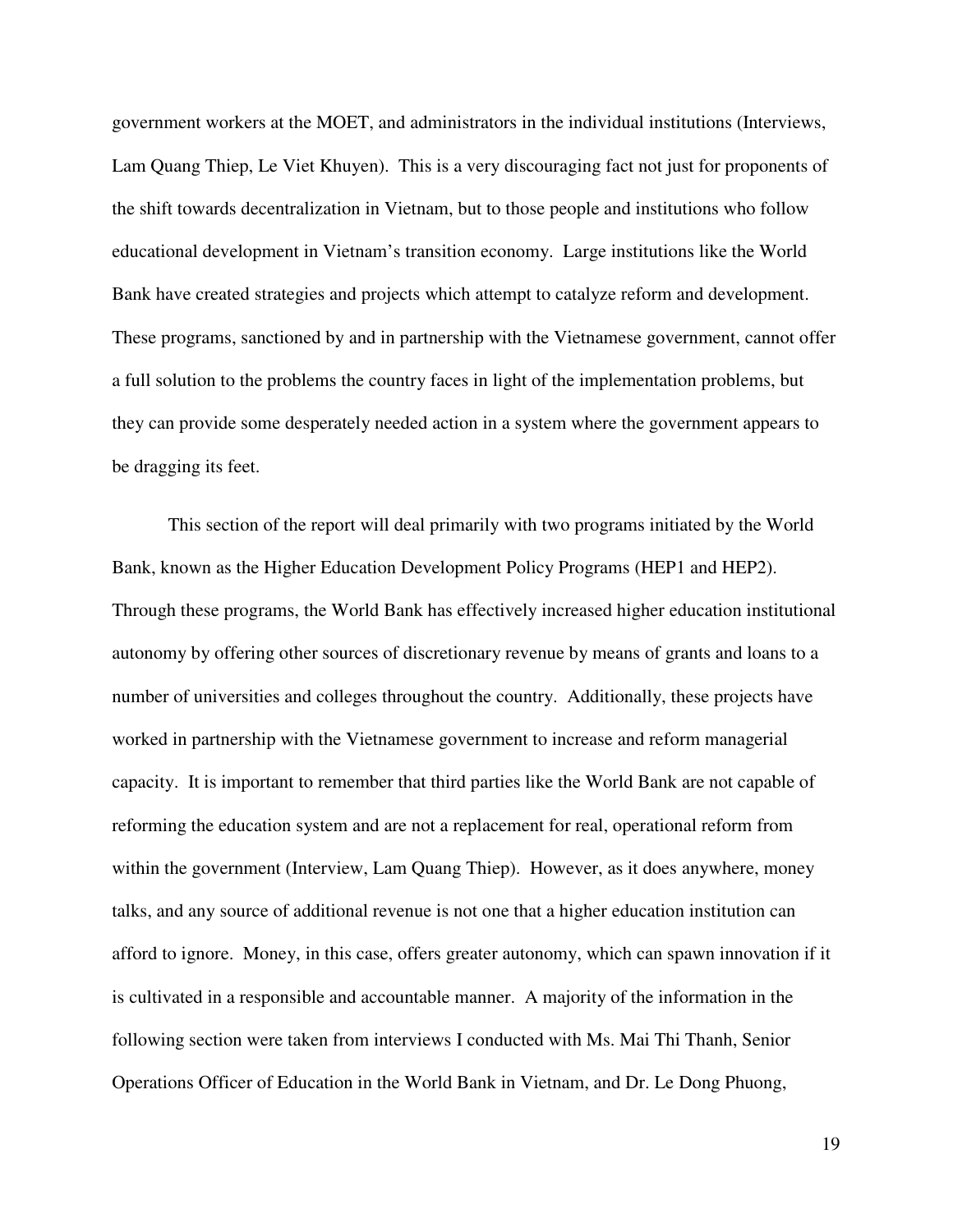Director of the Center for Higher and Vocational Educational Studies in the Vietnam Institute of Educational Sciences (VIES). Both were and are heavily involved in the HEP1 and HEP2 projects.

#### **b. The World Bank and its Projects in Vietnam**

The World Bank entered Vietnam shortly after US President Bill Clinton lifted the US embargo on Vietnam. In 1994, on behalf of the MOET, Dr. Phuong, and the VIES organized a series of system-wide pilot surveys of the then 100 public higher education institutions in order to provide detailed information about the system related to academics and finances. This survey, and the analysis of the results was the basis of the First Higher Education Project (HEP1) by the World Bank, which ran from 1998 until 2007 (Interview B, Le Dong Phuong). The first project was divided into two components: quality and capacity building. The World Bank worked with the MOET during this period to establish the "Higher Education Reform Agenda for 2006-2020" (HERA), one of the most progressive reforms to come out of the MOET to date. Following the success of HEP1, the World Bank initiated the HEP2, a follow-up project linked more directly to HERA and focused on policy development, increasing research and innovation capacity, oversight, and implementation (Interview, Mai Thi Thanh). HEP2 is still an active World Bank program that was initiated in 2007 and is scheduled to run through 2012. These projects are intended to develop quality and research capacity by addressing fundamental governance issues and increase autonomy by providing grants to increase discretionary revenue at the institutional level.

HEP1 was an 83 million USD Specific Investment Loan (SIL) approved to run from August 1998 until June 2007, and was the World Bank's first higher education project in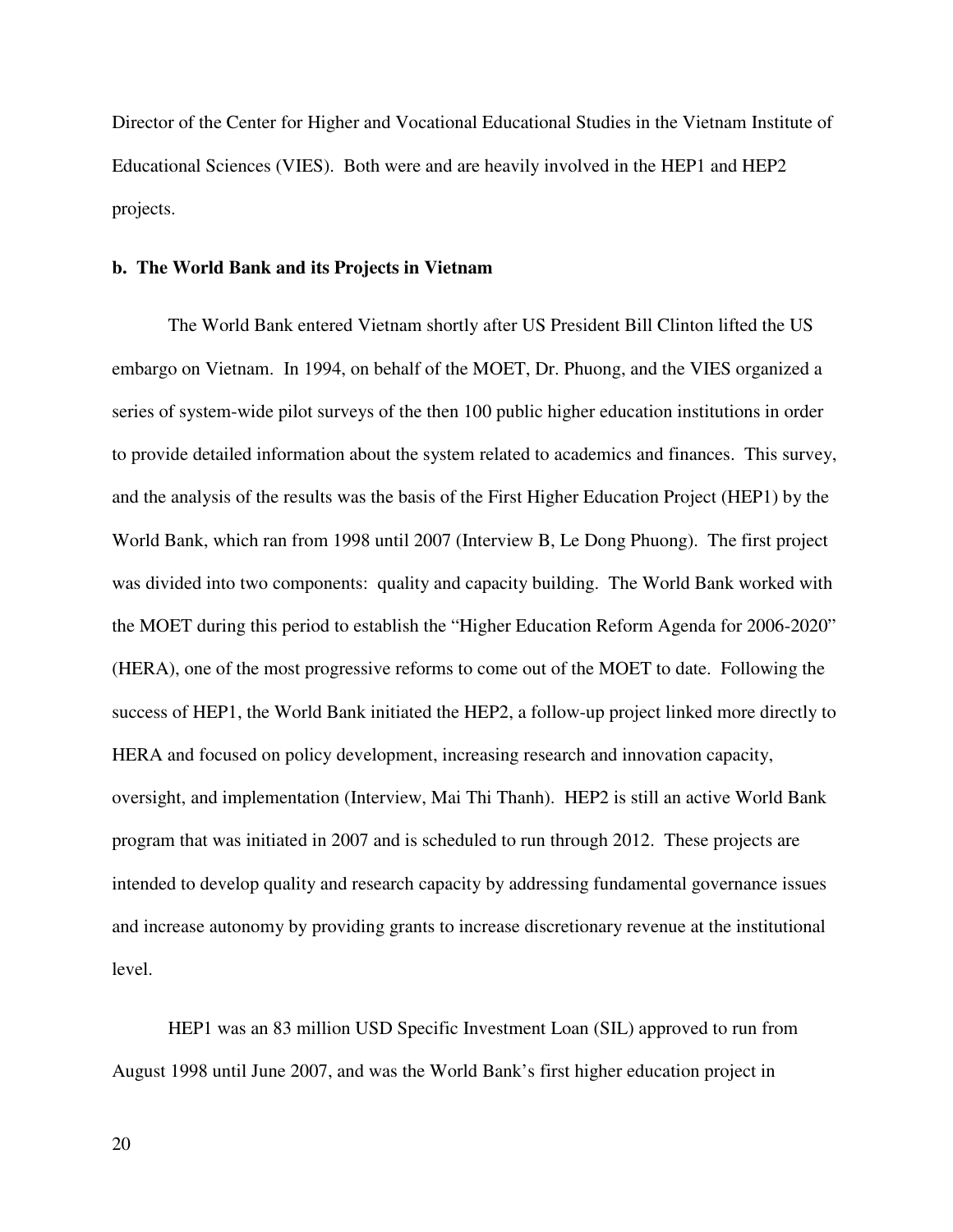Vietnam. HEP1 focused primarily on quality improvement. To accomplish this, the program focused on capacity building through resource management, institutional planning development and IT development (WorldBank 2008). They created a competitive grant system called Quality Improvement Grants (QIG), so individual higher education institutions could compete for funding through bids and formal proposals. These proposals required the institutions to report important statistics about their revenue and academic performance. For those institutions that met specific criteria, three competitive grant cycles were held for specific projects. Of the 87 QIG's dispersed during HEP1, projects varied in focus and aim and size. The primary focus of the projects included capacity improvements in research, training, management, and administration, training of academic staff, revision of course curricula, content, and methods, equipment purchase for teaching improvements, improving infrastructure capacity and IT buildup (WorldBank 2008).

The QIGs' effect on the higher education system was notable. They increased institutional autonomy by providing discretionary revenue, enabling universities to engage in strategic and localized management. The competitive nature of the grants required increased transparency and thus created greater public accountability (Higher Education Development Unit 2007). The governmental capacity development component of this project helped facilitate the adoption of the HERA and Resolution 14 in 2005. According to the World Bank, this agenda is forward thinking and is "strategic, comprehensive, and operational" (Higher Education Development Unit 2007). The agenda addresses teaching and research quality, extending academic and administrative autonomy to individual institutions, and increasing private sector investment in higher education. It represented the first actionable plan promulgated by the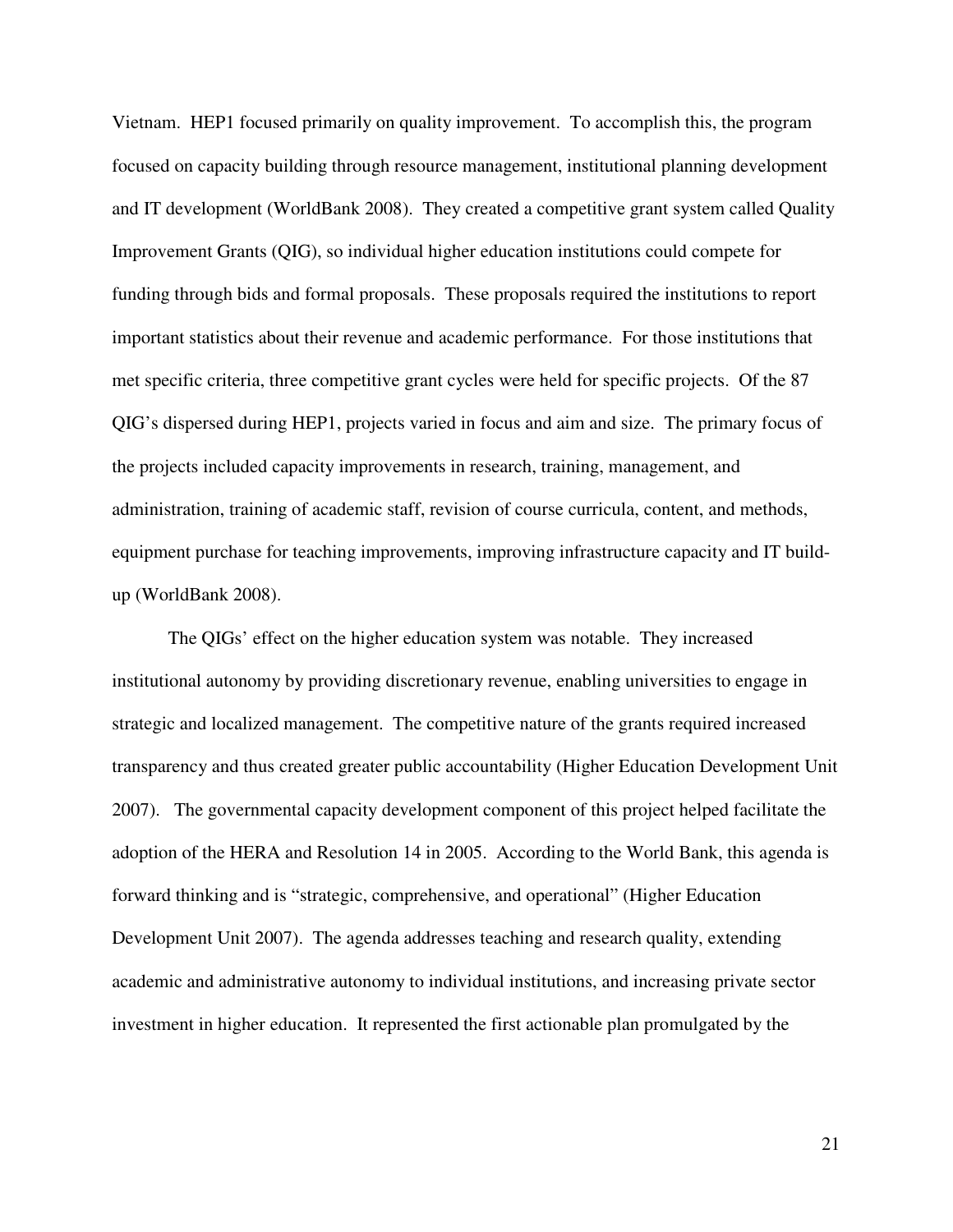Vietnamese government by enumerating specific assignments, deadlines, and budgets.<sup>4</sup> This agenda further demonstrates the government's long-term commitment to higher education reform.

One of the primary lessons that the World Bank team learned from HEP1 was that due to the history of centrally planned system, the higher education institutions did not possess the ability to manage and drive these projects themselves in any strategic way (WorldBank 2007). Neither the managers at the central or institutional level possessed the knowledge about how to implement large scale external projects such as HEP1. The project was continuously delayed by inefficiencies in the planning system. However, over the duration of the project, incremental changes in managerial behavior eventually were developed that increased autonomy, accountability by increasing institutional capacity (WorldBank 2007). By the end of the project, a pool of experts had been created that possessed the skills necessary to implement these kinds of projects. The administrators needed to learn the fundamentals of management and strategic planning before any reform could be achieved (WorldBank 2008). The process of decentralizing the responsibility of implementation away from the central government by building actual administrative skills at the institutional level was a very successful part of this project (WorldBank 2008).

 As a result of the successes of HEP1 and the development of HERA, the World Bank created HEP2 in 2007 and scheduled to run until 2012. It incorporated many of the successful aspects of HEP1 but made some fundamental changes to the project design as well. It is a \$70.5 million SIL that seeks to address teaching and research quality and to specifically develop policy building capacity within the central government to increase institutional autonomy (Higher

<sup>&</sup>lt;sup>4</sup> MOET. (2005). "Higher Education Reform Agenda 2006-2020." 2010, from http://www.studycalifornia.org/HERA%20REPORT.pdf.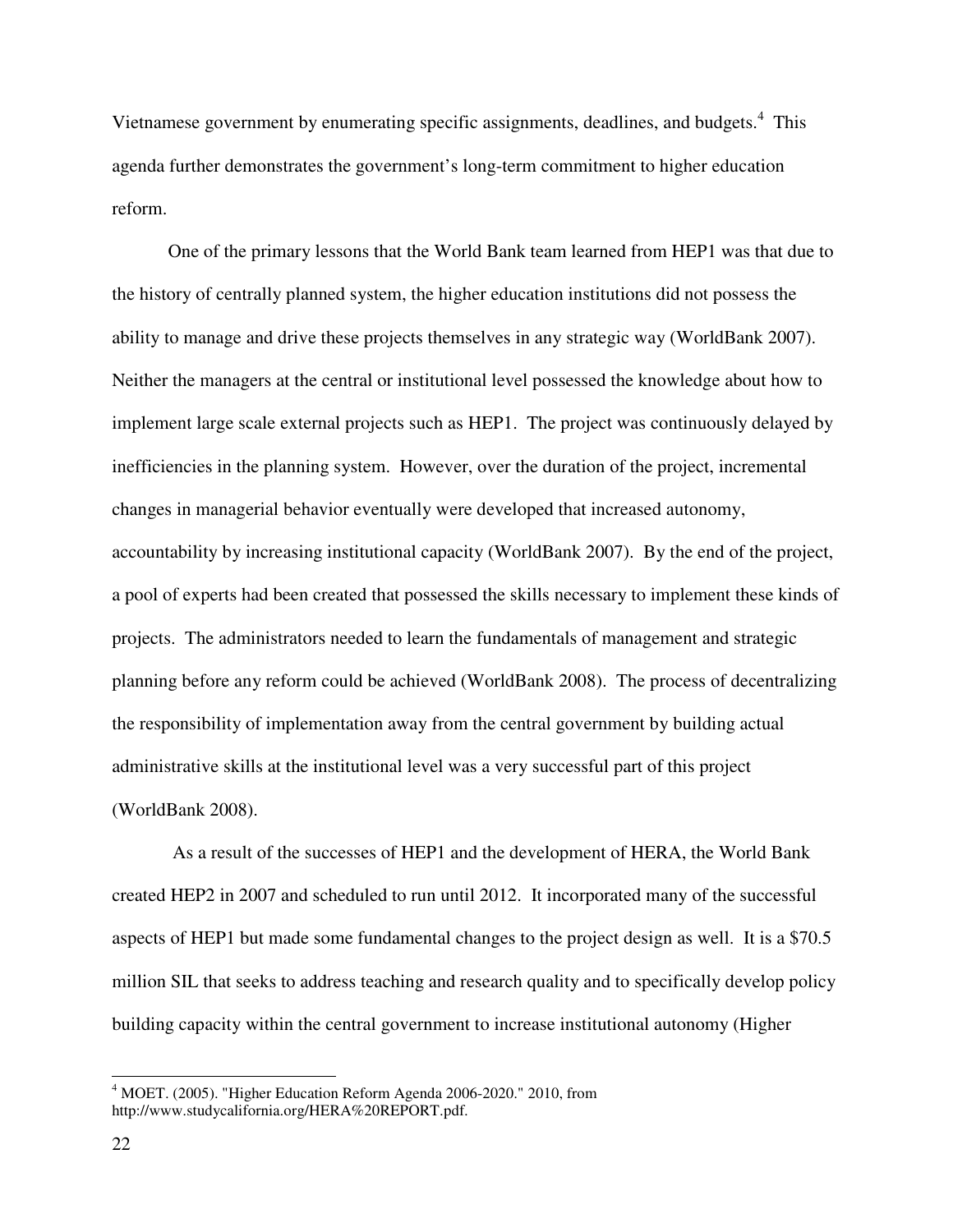Education Development Unit 2007). One of the major flaws of HEP1 was a lack of attention being paid to capacity building within the MOET, so HEP2 was intended to be tied closely to the HERA agenda, the project works to develop the relationship between the central government and the higher education institutions (WorldBank 2010). A Development Lending Policy (DPL) called the Higher Education Reform Support Program will provide financing for the implementation stages of the HERA between 2009 and 2013 as a means of supporting work completed under the SIL. Under the SIL, an advisory task force called the Project Management Unit has been established within the MOET which will attempt to (WorldBank 2010):

- a. Establish a credit based degree delivery system
- b. Adopt a policy and legal framework for private investment
- c. Build a higher education management information system to monitor performance in the higher education sector
- d. Build a rational and transparent financial system
- e. Adopt a fairer and more efficient admissions system
- f. Establish an independent accreditation mechanism and quality assessment model

Additionally, this project also incorporated a competitive grant system, this time known as Teaching and Research Innovation Grants (TRIGs). These grants will be focused on building capacity of research facilities and management at an institutional level. As in HEP1, increased discretionary revenue is working to increase institutional autonomy at a local level. As of this writing, the grants have been issued, and the project is currently continuing its training programs and capacity building efforts within the higher education institutions. In fact, a HEP3 is in the works, and a few other exciting World Bank problems are being negotiated to begin after the conclusion and success of HEP2 (Interview, Le Dong Phuong).

 The fundamental expertise in management and implementation of projects at the intuitional level that was created during the HEP1 project was utilized and further developed in HEP2 (WorldBank 2007). As the management continues to decentralize and there becomes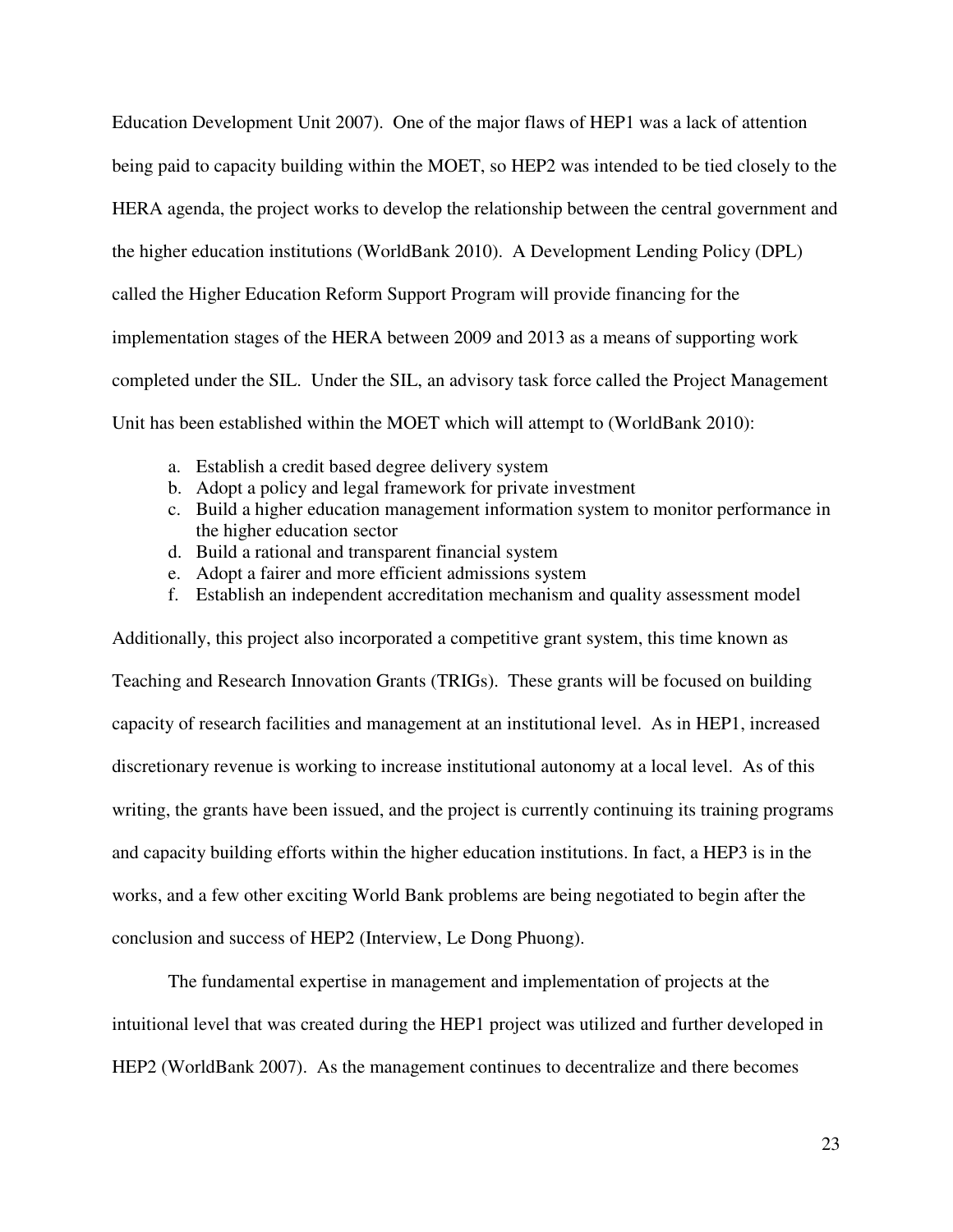increased responsibility on the institutions themselves to implement and drive reform, there will be increased need for strong management at an institutional level. HEP2 addresses these issues by creating training sessions, workshops, and technical assistance programs that are able to further expand the basis of skills and knowledge within the administrative levels and work towards formulating more strategic and long term planning for the future (WorldBank 2010).

#### **III.) CONCLUSIONS**

It is clear that Vietnam wants to reform its higher education system. It has recognized the primary importance of higher education to national and economic development since the early 1990's. As recently as March of 2010, the government released a "Directive on Renovation of Higher Education Management for the period of 2010-2012" which reaffirmed that the "state" management mechanism towards [the] higher educational system and the management of universities and colleges remains persistently inadequate" (see Appendix 1). Issues like this take years to resolve. Investment for the long-term is required for any education system, and fortunately, Vietnam has demonstrated such a commitment. Clearly the desire for reform exists, but so far there has been a general lack of impetus; ambitious reforms have been created, but little has actually been operationalized. Reform must be driven by the government, but if the government is unable or unwilling to take action, alternatives must exist.

The World Bank is attempting to provide, in its own small way, a means of acquiring excess, discretionary income that will allow greater autonomy at the institutional level. As mentioned earlier, HEP1 and HEP2 are not a cure of the systemic ills that face Vietnamese higher education. At best they can address the symptoms of the problem, leaving for others the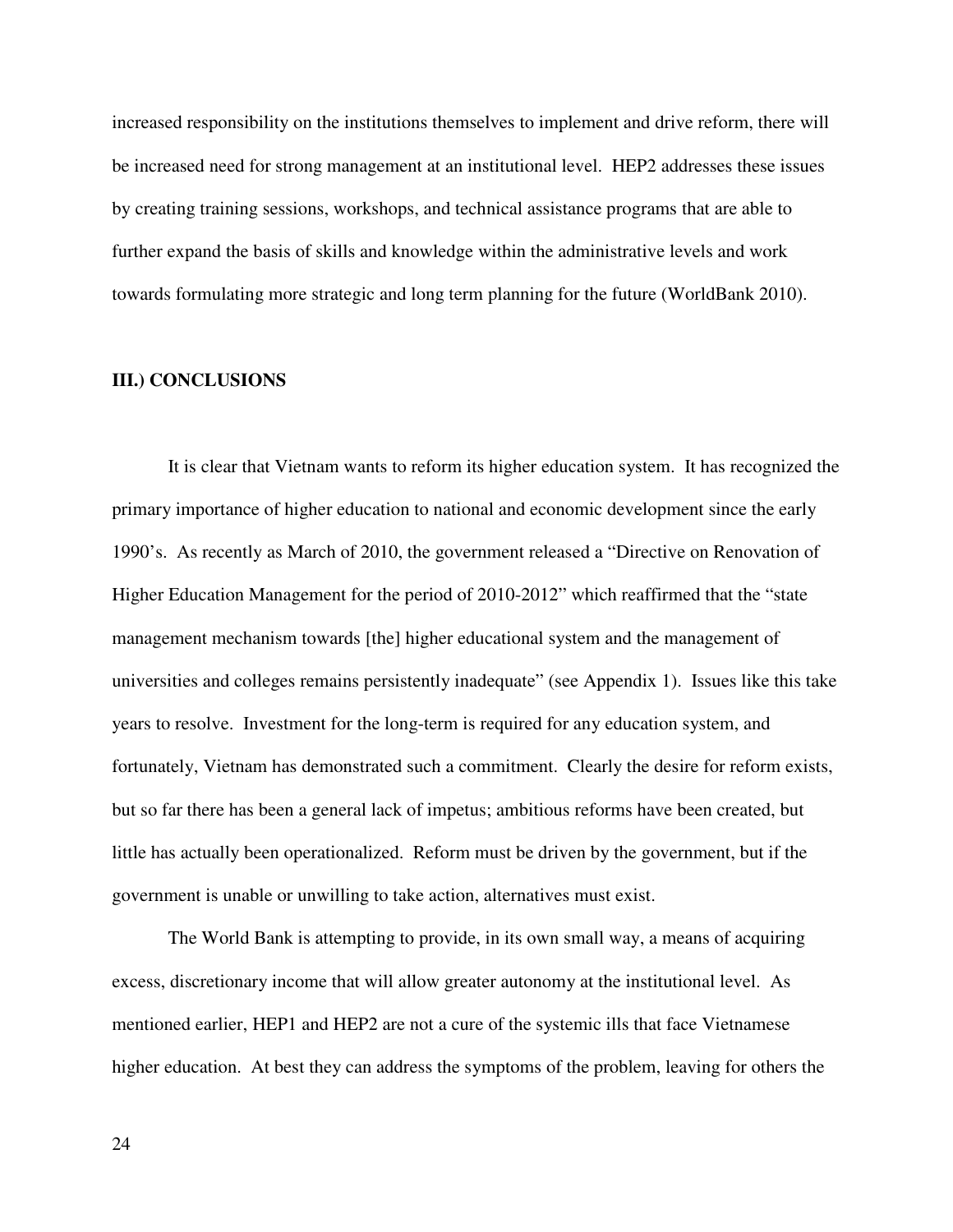task of curing and reforming the true source of the issues. Unfortunately, unless there is a major overhaul in the accountability of the bureaucratic system within the central government, it may be very difficult to attain the truly decentralized structure prescribed in the governmental reforms coming out of the National Assembly. The meaning of the reforms will continue to be lost in the deluge of bureaucratic complexities (Interview B, Le Dong Phuong).

 There is, however, hope. The government continues to release directives, regulations, promulgations, and reports. An accreditation mechanism is in the works. Clearly, with the help of experts inside and outside of the government, reforms are slowly being implemented. Vietnam has proven to be extremely effective in implementing reforms in the past, as it did in its universal education project that brought literacy rates to staggeringly high levels during the 1990's. According to many of the experts that I spoke with, in order to reform, the government must work to establish a set of rational legal documents that outline precisely how, when, who, and with what funds particular reforms will be implemented. There must be a clear and precise systemic framework put in place that addresses issues of government and institutional management, that are accepted and understood by every actor involved in the system—from the highest members of the Socialist Party to the bureaucrats in the MOET, to the administrators within each individual institution. Reforms must be realistic and gradual, taking care not to bankrupt and sink the system in the process.

 Rational reforms are of primary importance. No matter how innovative and progressive reforms like Resolution 14 appear, on closer inspection they may actually be infeasible and unrealistic. In an educational system that is currently comprised of 50,000 academic staff with an average student to lecturer ratio of 30 to 1, it is too financially ambitious to set a goal of reducing that ratio to 20 to 1 in such a short time. That would require the system to somehow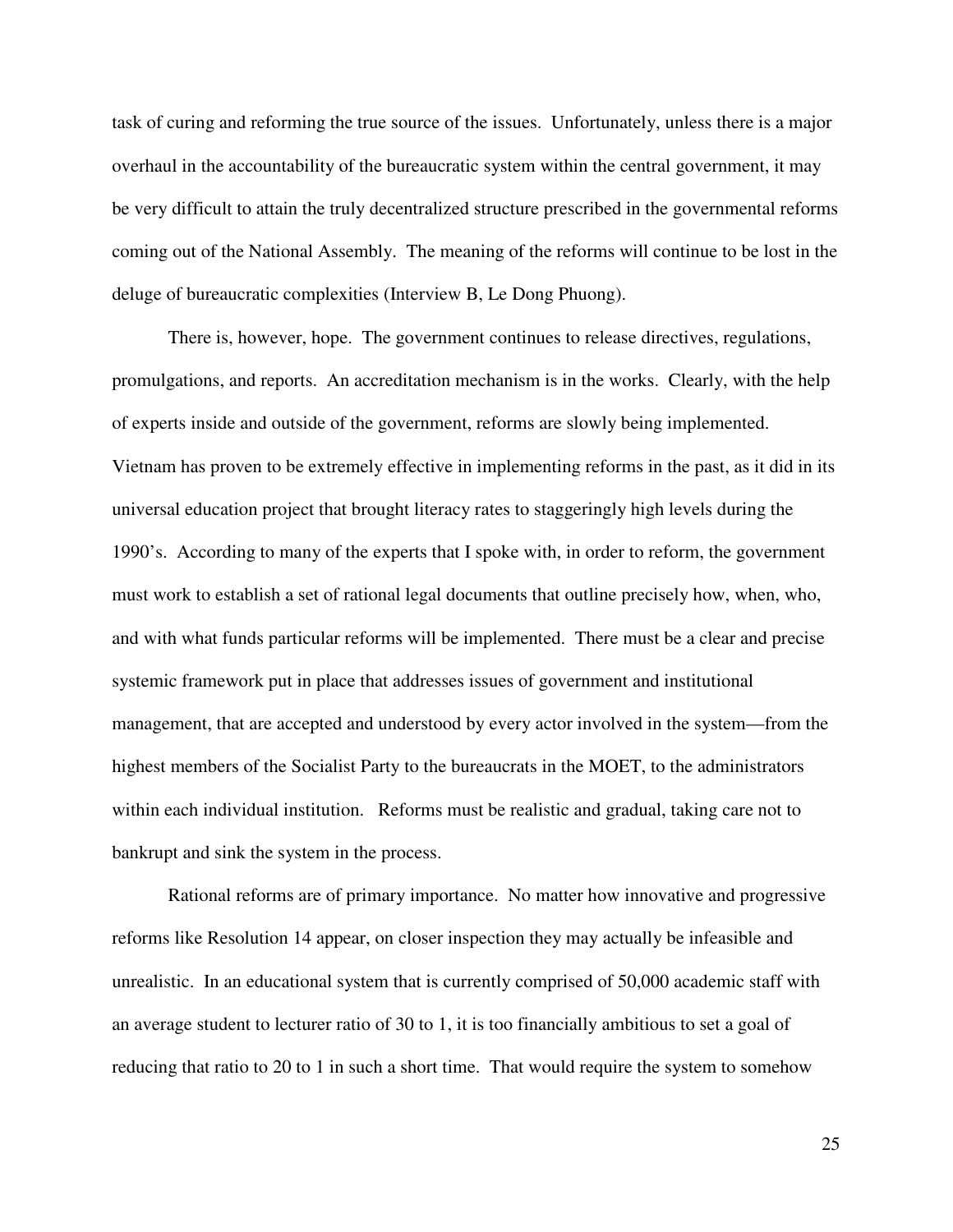increase the number of staff 1.5 times, or accumulate 25,000 additional staff before considering the expanding student enrollment numbers. As Dr. Le Dong Phuong has said to me many times, "the finances aren't there" (Interview, Le Dong Phuong) to fully implement these kinds of ambitious reforms. Despite unrealistic goals, the general action of goal setting is important sign that the reform process itself is functioning at some level. And perhaps as Vietnam continues to develop economically, the finances will one day be there, and available to implement fully their ambitious goals.

Decentralization of management is a key; giving more autonomy to the higher education institutions will only create more quality innovation and human resource development. It is up to the managers of the system to make their vision of a competitive and highly educated Vietnam a reality. Third parties can perhaps assist with finances, giving advice, or forming partnerships. Such relationships should be encouraged. The true test, however, will be to see how Vietnam develops itself in the next decade and beyond. In fifteen years, Vietnam could have an innovatively vibrant, globally competitive, and high quality higher education system. I am excited to follow the nation's progress and believe that the will and the way do exist, but time will tell whether Vietnam will rise to meet the challenge.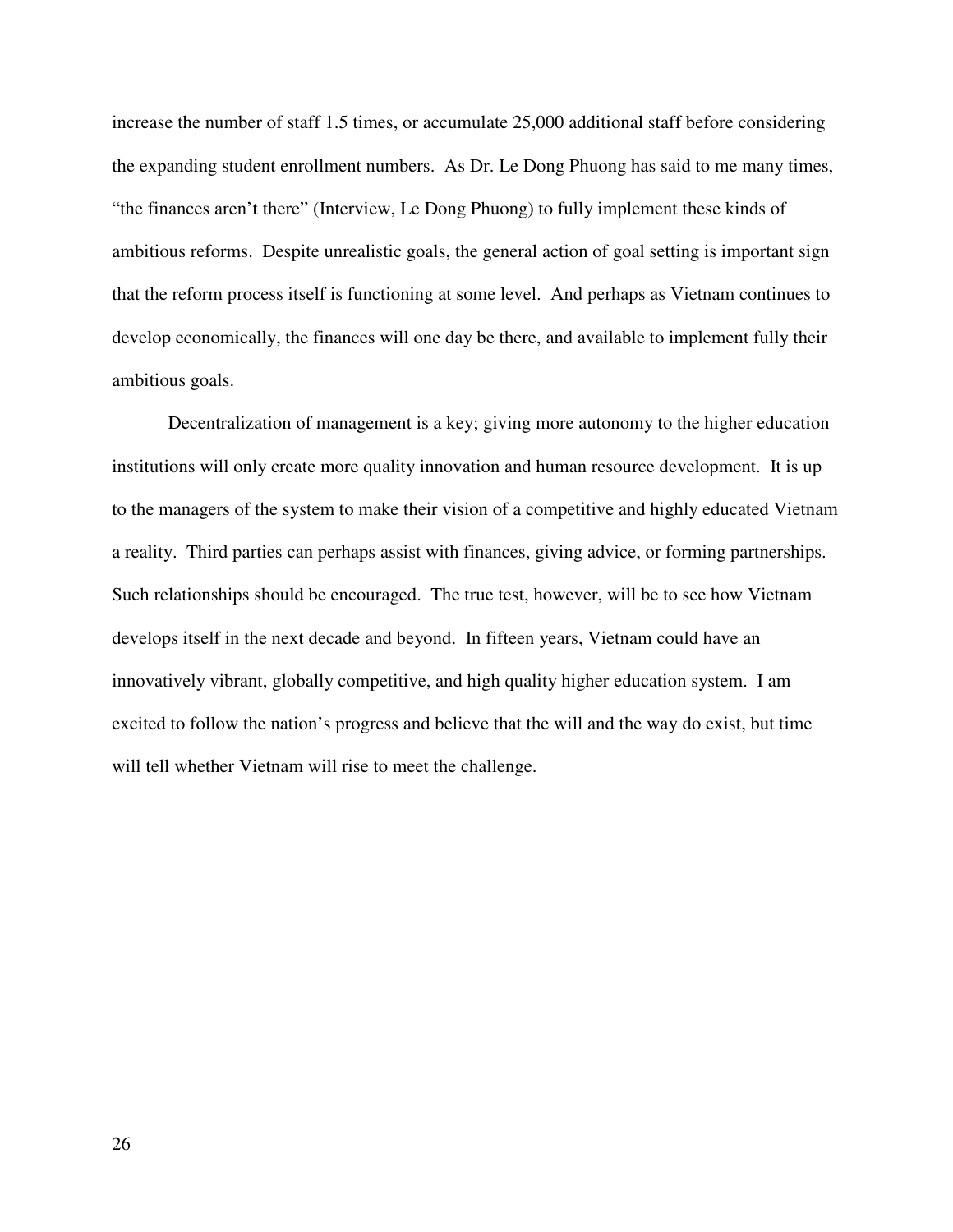## **Sources**

(2005). Education Law 38/2005/QH11. N. Assembly. Hanoi.

- Barrera-Osorio, F., T. Fasih, et al., Eds. (2009). Decentralized Decision-Making in Schools: The Theory and Evidence on School-Based Management, The World Bank.
- Gropello, E. d. (2008). Vietnam: Higher Education and Skills for Growth, The World Bank.
- Higher Education Development Unit, E. A. a. P. R. (2007). Project Appraisal Document on a Proposed Credit in the Amount of SDR 39.0 Million (US\$ 59.4 Million Equivalent) to the Socialist Republic of Vietnam for a Second Higher Education Project. Washington, DC, The World Bank.
- Keeley, B. (2007). Human Capital, Organization for Economic Co-operation and Development.
- Kelly, K. (2000). "The Higher Education System in Vietnam." World Education News and Review **13**(3).
- Linden, T. and A. Patrinos (2003). Lifelong Learning in the Global Knowledge Economy: Challenges for Developing Countries. Directions in Development. J. Salmi. Washington, DC, The World Bank.
- Loc, N. (2006). Viet Nam's Education in the Transition Period. A.-P. E. Corporation.
- MOET. (2005). "Higher Education Reform Agenda 2006-2020." 2010, from http://www.studycalifornia.org/HERA%20REPORT.pdf.
- Waite, J. (2009). Higher Education Reform in Vietnam: Support for an Incremental Paradigm Shift, World Bank.
- WorldBank (2007). Project Information Document: Appraisal Stage, Human Development Unit, Vietnam Country Unit, East Asia and Pacific, World Bank
- WorldBank (2008). Implementation and Completion Report on a Credit in the Amount of US\$ 83.3 Million to the Socialist Repubic of Vietnam for a Higher Education Project. Washington, DC, Human Development Unit, Vietnam Country Unit, East Asia and Pacific, World Bank.
- WorldBank (2009). Vietnam: Higher Education Development Policy Program, The World Bank. T. W. Bank, The World Bank.
- WorldBank. (2010). "Second Higher Education Project." Vietnam Retrieved 15 May, 2010, from www.worldbank.org/vn.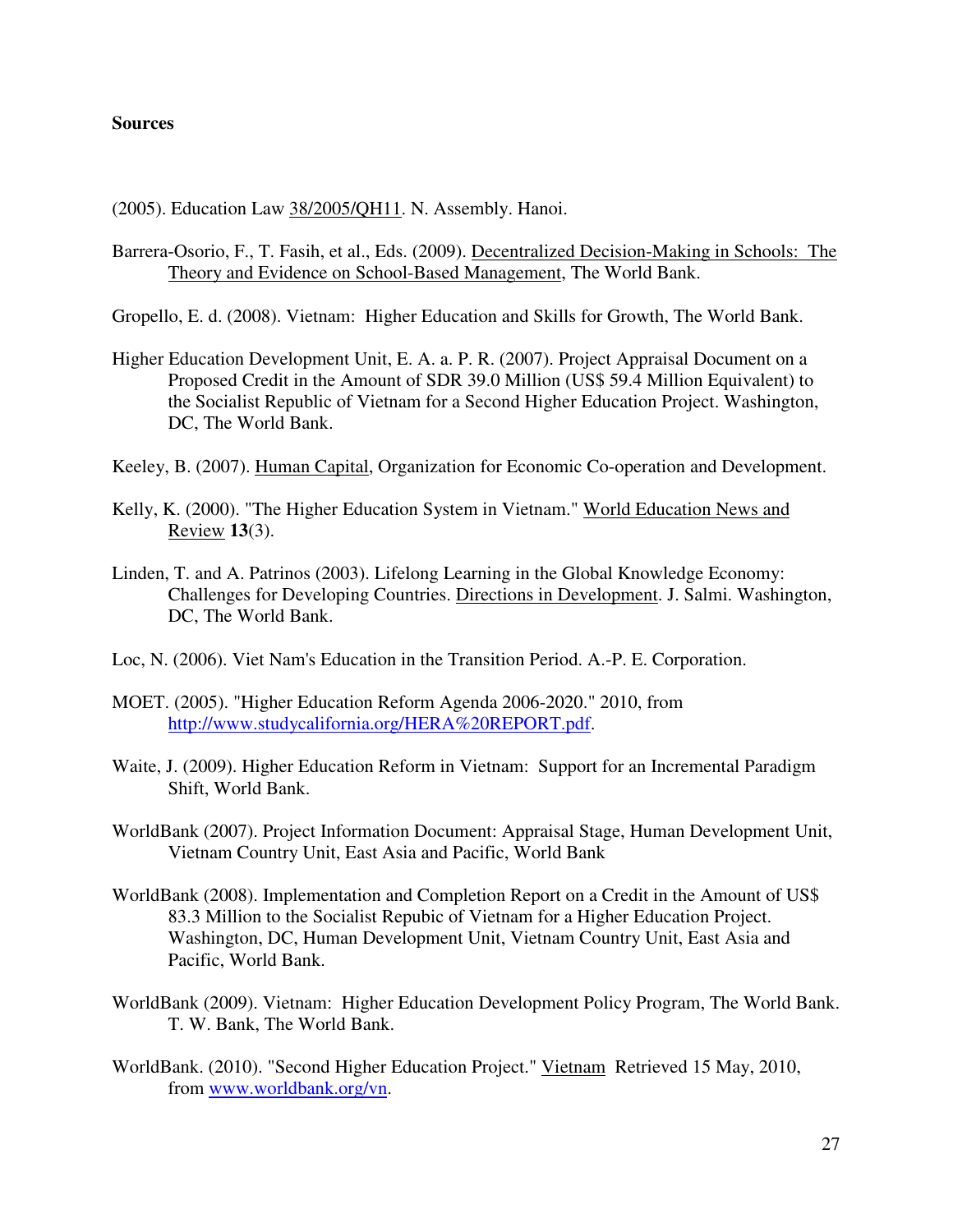## **Interviews**

Interview with Dr. Le Quang Minh. 5 April 2010. University of Economics, Ho Chi Minh City.

Interview with Dr. Vo Tri Thanh. Department for International Economic Integration Studies, Central Institute of Economic Management. Hanoi, Vietnam. 16 April 2010.

Interview A with Dr. Le Dong Phuong. Vietnam Institute for Education Sciences: Center for Higher and Vocational Education, Hanoi, Vietnam. 24 April 2010.

Interview B with Dr. Le Dong Phuong. Vietnam Institute for Education Sciences: Center for Higher and Vocational Education, Hanoi, Vietnam. 15 May 2010.

Interview with Dr. Le Viet Khuyen. Hanoi, Vietnam. 22 April 2010.

Interview with Dr. Lam Quang Thiep. Private residence, Hanoi, Vietnam. 24 April 2010.

Interview with Mr. Douglas Jardine. Hanoi University, Hanoi, Vietnam. 5 May 2010.

Interview with Ms. Mai Thi Thanh. The World Bank, Hanoi, Vietnam. 13 May 2010.

Interview with Dr. Do Duy Truyen. Hanoi University, Hanoi, Vietnam. 14 May 2010.

Interview with Dr. Nguyen Kim Son. Hanoi University of Business and Technology, Hanoi, Vietnam. 14 May 2010.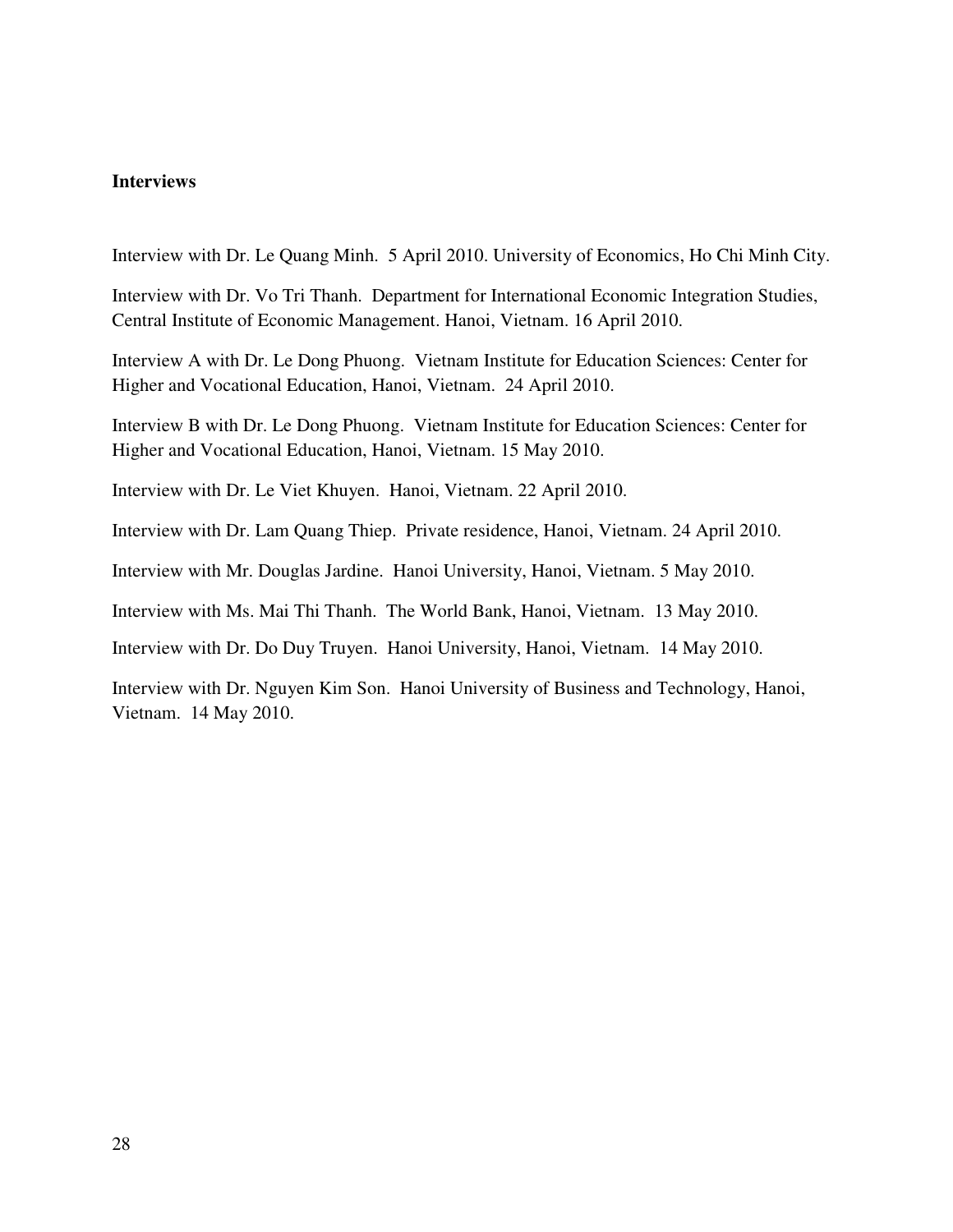## **Appendix 1**

**PRIME MINISTER** 

 **No 296/CT-TTg** 

 **27 February, 2010** 

#### **DIRECTIVE**

#### **On renovating HIGHER EDUCATION management**

**for the period of 2010 - 2012** 

**–––––––––––––––––––** 

As from implementing the renovation guidelines, under the leadership of the Communist Party of Vietnam, with great efforts of the whole people, Vietnam has developed comprehensively in all aspects, including education and training. After implementing the Strategy for educational development from 2001 to 2010, Vietnam's higher education has developed gradually and obviously in terms of scope, diversified types of institutions and training type, more mobilized social sources and achieved many positive results, provided high-level human resources for the national industrialization and modernization, making important contribution to the economic growth, social stability, ensuring national security and defense and victorious world economic integration.

However, higher education also shows many restrictions and shortcomings: Training quality in general remains low and fails to keep pace with the socio-economic development of the country; State management mechanism towards higher educational system and the management of universities and colleges remains persistently inadequate, impossible to create sufficient driving force to bring into full play creativity and self-responsibility of the lecturers, managers and students to renovate higher education strongly and basically. Investment potential of the society and foreign investors for developing higher education has not brought into full play. There are many reasons for this situation, mostly the weakness in the State management of higher education and the weakness in the management of universities and colleges by themselves.

Faced by such situation, implementing the guidance by the Prime Minister, the Ministry of Education and Training has promulgated the Action Plan for renovating higher educational management in the period 2010 - 2012, regarding it as the breakthrough to enhance quality and comprehensively develop higher education, serving as the prerequisite for the development of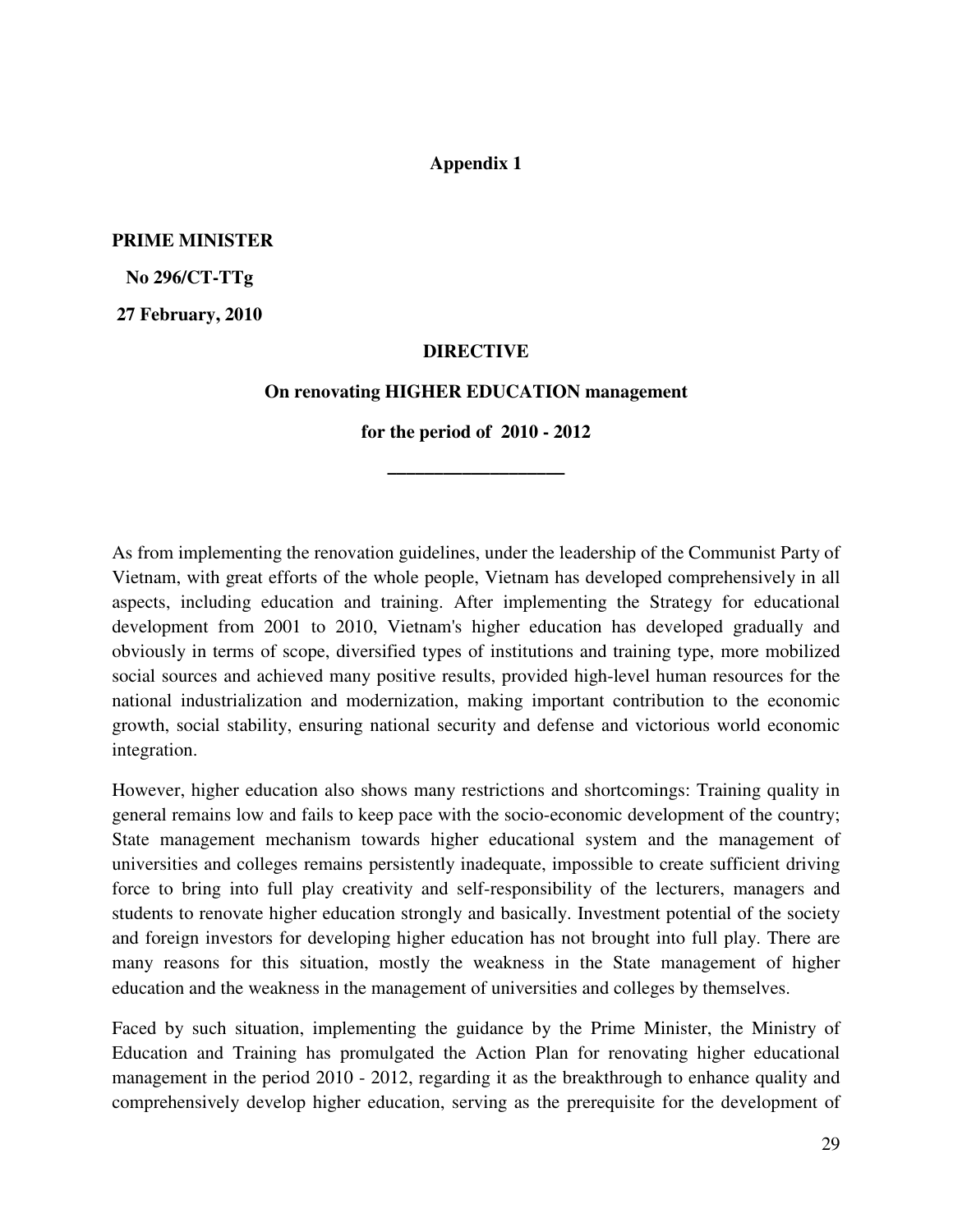synchronous solutions to remedy weaknesses in the industry, enhance quality and efficiency of higher education.

Renovating higher educational management can achieve true and sustainable results only under the resolute guidance of Party executive committees and governments at various levels; strict coordination between the organizations and the consideration of the whole society. Therefore, the Prime Minister directs :

1. It is necessary to grasp thoroughly the perception: Developing higher educational scope must be parallel with ensuring and enhancing training quality. Resolutely terminating the failure to control training quality. It is important to create mechanism and driving force in the State management and management of training institutions to achieve the objective of ensuring and enhancing training quality.

2. Regarding the renovation of higher educational management including State management on higher education and management of training institutions as the breakthrough to create comprehensive renovation of higher education, thereby ensuring and enhancing training quality, enhancing scientific research efficiency in a sustainable manner.

3. To develop the renovation of higher educational management, the Prime Minister assigns:

# **Ministry of Education and Training:**

1. To coordinate with Vietnam Education Trade Union and Ho Chi Minh Communist Youth Union to organize discussions among all tertiary educational institutions: Why to enhance training quality, how to ensure and enhance training quality in this period ?

2. Based on comparing with the actual development of higher educational system and the targets decided in the Resolution No. 14/2005/NQ-CP dated 02 November 2005 by the Government on basic and comprehensive renovation of Vietnam higher education in the period 2006 - 2020 and the Decision No. 121/2007/QD-TTg dated 27 July 2007 by the Prime Minister on the Plan for network of universities and colleges, the Ministry of Education and Training coordinates with the Ministry of Planning and Investment, Ministry of Finance to renovate planning, review development targets of higher education to 2020, concurrently strengthening forecast so that the development targets and indicators of higher education are feasible and serve as basis for establishing the Strategy for educational development in the period 2011 - 2020.

3. To review, adjust, amend and supplement the promulgated legal documents, concurrently establishing and timely promulgating new legal documents on establishing universities or colleges, recruiting students, organizing training, managing finance, managing quality, recruitment, including specifying responsibility and regime of the teacher in training and scientific research, relationship between the university/college managing board,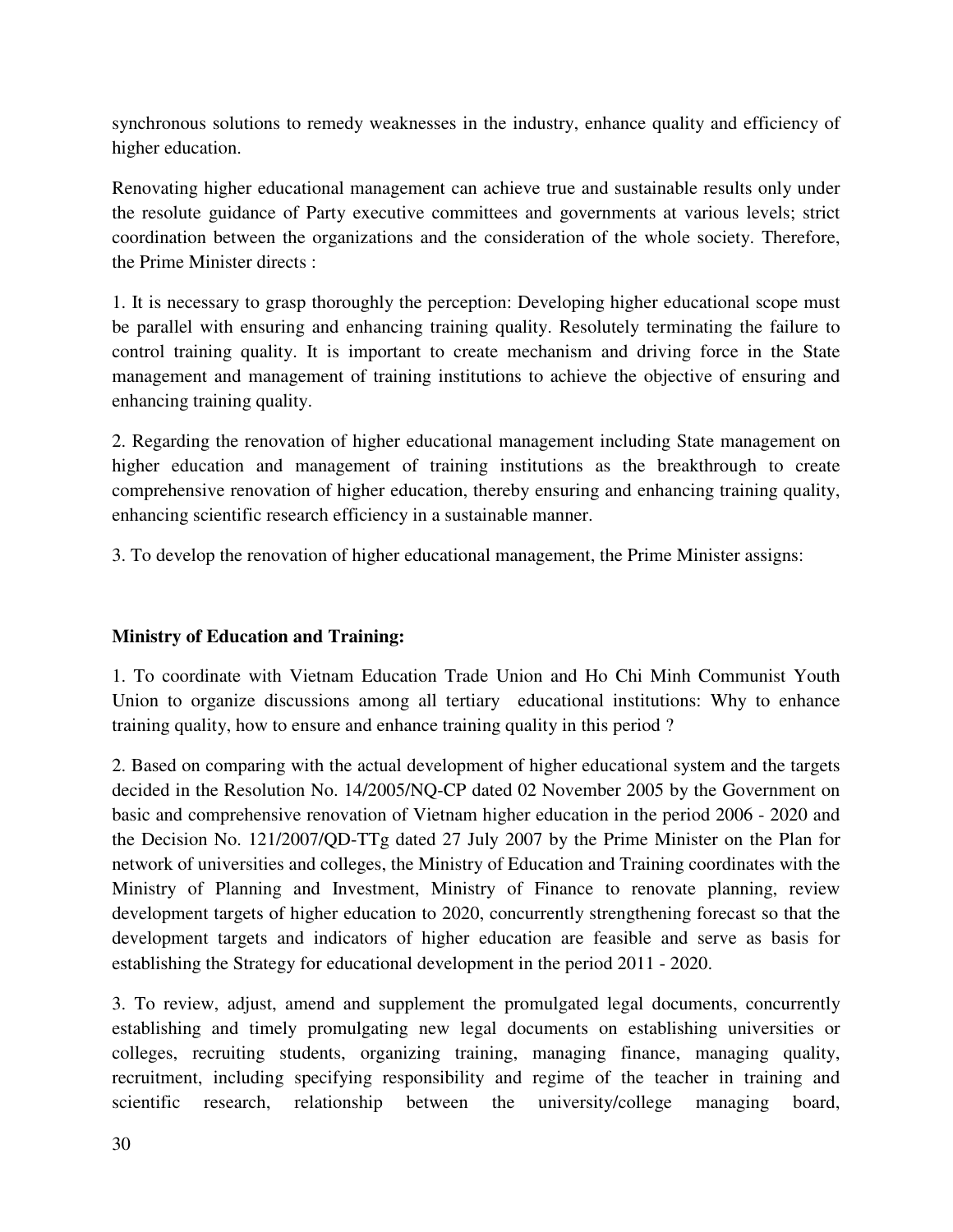university/college council, Party Committee, organizations in university/college so that the universities/colleges exercise self-control and self-responsibility to the society and the State under the Educational Law.

4. To carry out the Resolution No.  $35/2009/QH12$  dated 19 June 2009 by the  $12<sup>th</sup>$  National Assembly on the guidelines and orientation of renovating some financial mechanisms in education and training from the academic year 2010 - 2011 to the academic year 2014 - 2015. Guide and check the application of new ceiling tuition fee by universities/colleges, i.e. increasing tuition fees associated with specific solutions to enhance training quality. Effectively carry out tuition fee exemption policies, student credit policies and offset exempted tuition fees for the universities/colleges.

5. To coordinate with the Ministry of Construction to establish and implement the Construction Plan for universities in the provinces and cities; plan and build student dormitories. Plan and build the system of universities and colleges in Hanoi Capital Region and Ho Chi Minh City Region. Carry out the project for building student dormitories for universities and colleges with a view to creating more accommodations for 200,000 students by 2011.

6. To consult the Government in dividing management levels for universities, colleges by clarifying State management responsibility between the Ministry of Education and Training and the Ministries and Branches managing university/college and the People's Committee of provinces and cities to check and supervise universities and colleges in the locality.

Strongly divide responsibilities among universities, concurrently bringing into full play the selfcontrol, self-responsibility and self-management of universities/colleges based on the State regulations and universities, strengthening the supervision and inspection by the State, the society and such universities/colleges.

7. To check and speed up the fulfillment of commitments by the universities/colleges in the project for building universities/colleges, material facilities, lecturers, programs and syllabuses to ensure and gradually enhance training quality; work out strict handling mechanism towards the universities after 3 years of establishment which fail to meet criteria and conditions of a university/college as committed by the investors. Boost up inspecting associated training, inservice training, remote training, master and doctoral training.

8. To further boost up the training guidelines to the social need; organize preliminary summing up and assessment for 3 years (2008 - 2010) the training to the social need and build up training plan to the social need at national level, in each locality and each training institution.

9. To promote the assessment and verification of higher educational quality in the direction of accelerating the self-assessment of universities and colleges, gradually verifying universities and colleges; setting up standard and formulating some independent higher educational quality inspection agencies.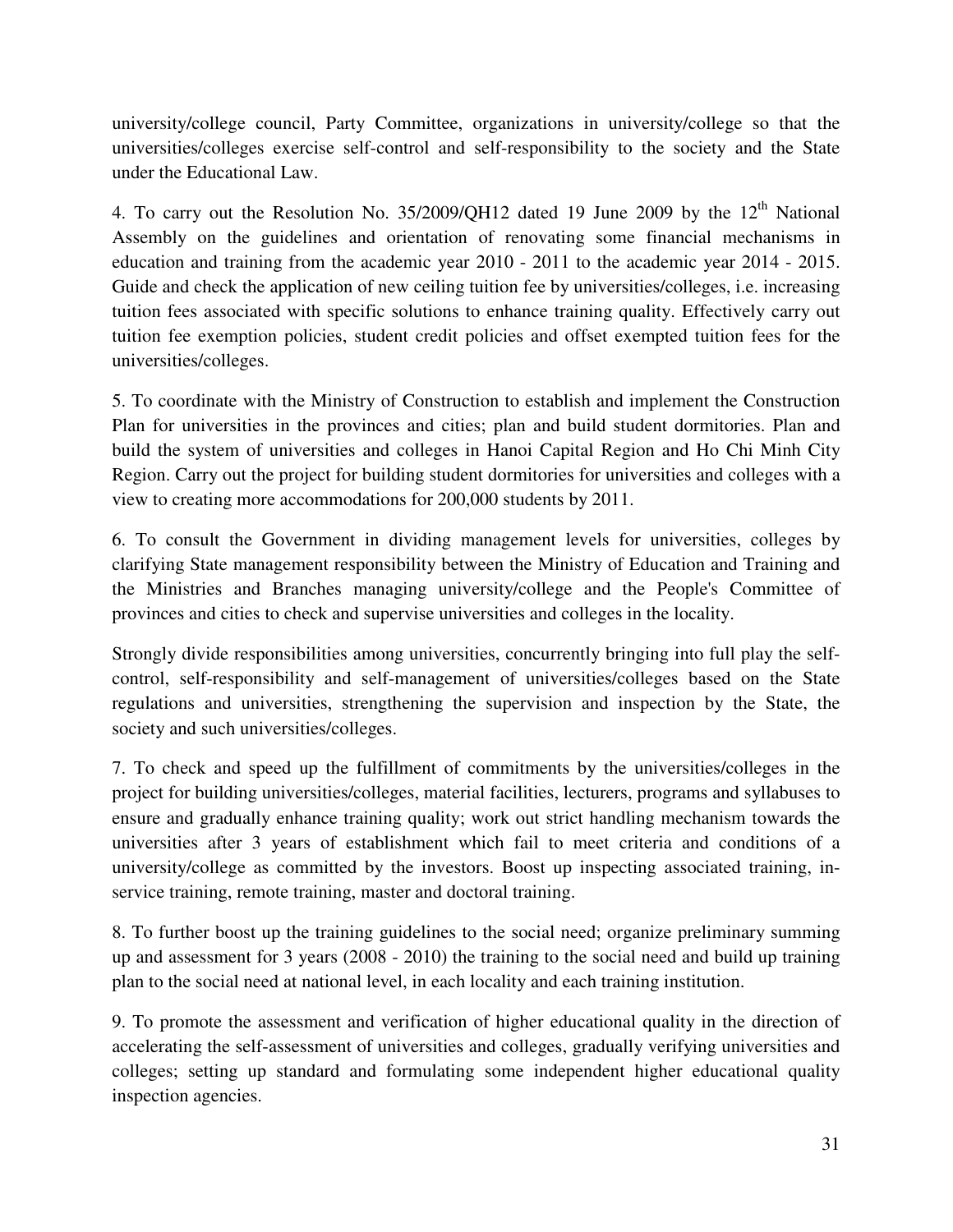10. To increase management capacity of the Rectors and Vice Rectors of universities/colleges in setting up title standard, university/college leader planning in the period 2010 - 2015 and fostering higher educational management.

11. To enhance management capacity and scientific research at universities, contributing actively to enhancing training quality and serving socioeconomic development.

12. To guide and inspect universities/colleges in setting up university/college development strategy in the period 2011 - 2015, meeting the national requirement and higher education in the present context.

# **Ministries, Branches:**

To actively coordinate with the Ministry of Education and Training in directing subsidiary higher educational institutions specialized in building up and carrying out the Action Plan for renovating higher educational management in the period 2010 - 2012, establishing (or reviewing or adjusting) university/college development strategy in the period 2011 - 2015; based on the State management function of the Ministries and departments, study, supplement and finish management mechanisms and policies to meet the development requirement of the whole tertiary educational system; notify the Ministry of Education and Training of the implementation result to summarize and report to the Prime Minister.

# **Chairman of the People's Committee of provinces and cities directly under the Central Government:**

To coordinate strictly with the Ministry of Education and Training in directing the educational management agencies and higher educational institutions to establish and implement the Action Plan for renovating higher educational management in the period 2010 - 2012; coordinate strictly with the Ministry of Education and Training in exercising the State management task in higher educational according to the level division by the Prime Minister; notify to the Ministry of Education and Training of the implementation result to summarize and report to the Prime Minister.

# **Ministry of Information - Communication:**

To coordinate with the Ministry of Education and Training in directing press agencies in propagandizing, supporting the renovation of higher educational management.